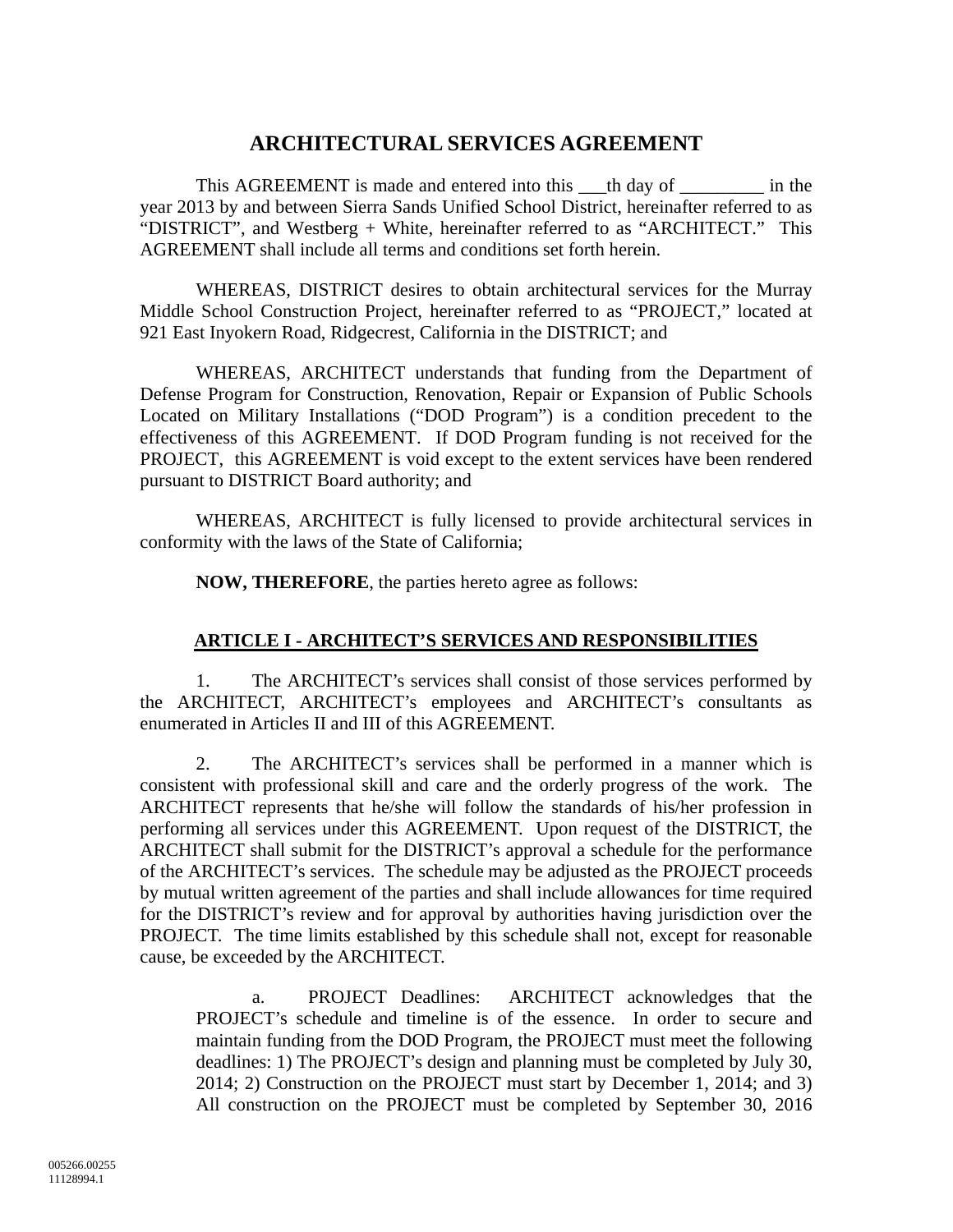(collectively, the "DOD Deadlines"). Further, the DOD Program may establish additional deadlines throughout the course of the PROJECT which shall be incorporated into this AGREEMENT and shall be included as part of the DOD Deadlines as soon as they are established by the DOD Program. ARCHITECT's schedule shall ensure that the DOD Deadlines are incorporated into all schedules for the PROJECT and shall take all steps necessary and possible to ensure the DOD Deadlines are met. Failure to meet the DOD Deadlines may subject the ARCHITECT to liquidated damages, as set forth below.

b. Internal PROJECT reports. In addition to the reporting requirements set forth herein, ARCHITECT shall provide a monthly written report to the DISTRICT summarizing its progress on the PROJECT, the PROJECT's overall process in relation to the PROJECT schedule and the DOD Deadlines, and a summary of the costs incurred.

3. If the PROJECT includes the replacement or repair of more than 25% of a roof or the replacement or repair of a roof that has a total cost of more than \$21,000, the ARCHITECT shall comply with the requirements set forth in Public Contract Code section 3000 et seq. including signing the required certification.

4. The schematic design, design development and construction document services covered by this AGREEMENT shall be completed and submitted to the Division of the State Architect for review and approval in a timely manner to ensure the PROJECT meets the DOD Deadlines.

## **ARTICLE II - SCOPE OF ARCHITECT'S SERVICES**

1. The ARCHITECT's services include those described in this Article, and include structural, civil, mechanical and electrical engineering and landscape architecture services and any other services necessary to produce a reasonably complete and accurate set of Construction Documents defined as including but not limited to the following: The agreement between DISTRICT and Contractor awarded the PROJECT ("Contractor"), general and supplementary conditions of the Contract between DISTRICT and Contractor, drawings, specifications, addenda and other documents listed in the Agreement, and modifications issued after execution of the DISTRICT and Contractor Contract.

2. ARCHITECT shall comply with all applicable terms, conditions, requirements and duties set forth by the DOD Program. Specifically, the Grant Agreement between the District and the Department of Defense, which forms the basis of the DISTRICT's funding from DOD Program, is incorporated into this AGREEMENT as Exhibit "A" (the "Grant Agreement"). In addition, the DOD Program creates specific requirements for architectural services and requires all contractors providing architectural services to comply with federal regulations. These regulations and requirements, include, but are not limited to, the Architectural Contract Requirement Checklist attached hereto as Exhibit "B" ("the Federal Checklist"). ARCHITECT shall comply with requirements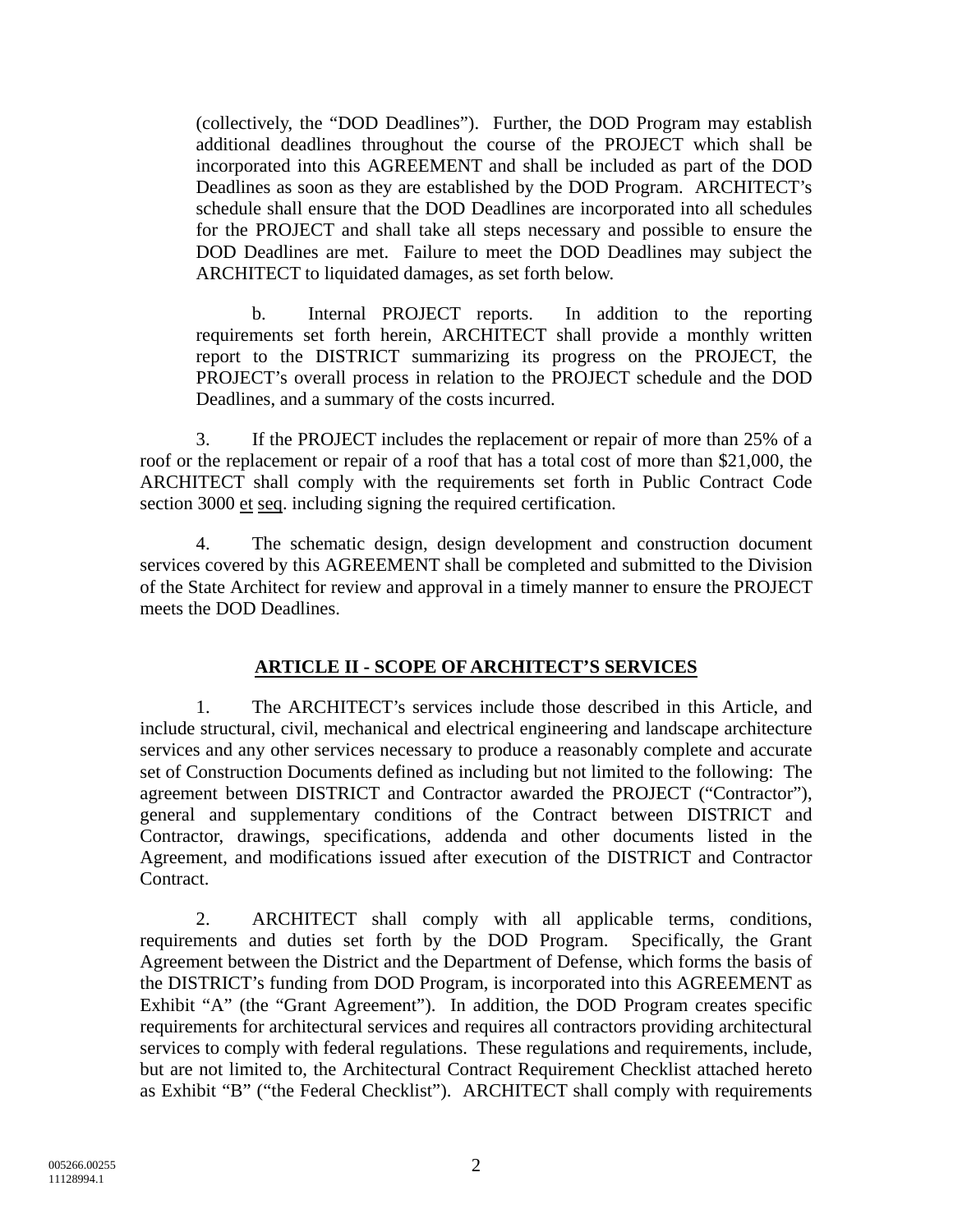necessary to ensure the PROJECT retains DOD Program funding and will provide all services necessary to ensure the PROJECT, the DISTRICT, and any and all contractors hired by the DISTRICT comply with all applicable federal regulations and DOD Program requirements including, but not limited to, those requirements as set forth in this AGREEMENT, the Grant Agreement, the Federal Checklist, and as established by any federal agency claiming jurisdiction over the PROJECT or the DOD Program.

3. The ARCHITECT shall assist the DISTRICT in obtaining required approvals from governmental agencies responsible for electrical, gas, water, sanitary or storm sewer, telephone, public utilities, as well as the Office of Public School Construction (OPSC), California Department of Education (CDE) and Division of the State Architect (DSA). ARCHITECT shall also ensure the PROJECT complies with the Department of Defense's Minimum Antiterrorism Standards for Buildings as set forth in the Unified Facilities Criteria (UFC), as applicable. When required, ARCHITECT shall explain how its services ensure compliance with any and all antiterrorism requirements including the threat force protection setbacks required by UFC 4-022-01 which requires, among other things, maximizing standoff distance, preventing building collapse, minimizing hazardous flying debris, and limiting airborne contamination. ARCHITECT shall initiate whatever steps necessary to ensure the PROJECT complies with any regulations, criteria, or other requirements related to threat force protection or antiterrorist standards as created or dictated by the Department of Defense.

4. The ARCHITECT shall be responsible for determining the capacity of existing utilities, or for any design or documentation required to make points of connection to existing utility services required for the PROJECT.

5. The ARCHITECT shall provide a PROJECT description which includes the DISTRICT's needs, program, and the requirements of the PROJECT prior to preparing preliminary designs for the PROJECT.

6. The ARCHITECT shall provide a written preliminary evaluation of the DISTRICT's PROJECT, schedule and construction budget requirements. Such evaluation shall include alternative approaches to design and construction of the PROJECT, evaluation and application of Educational specification requirements under Education Code Section 17251 and under Title 5 California Code of Regulations Section 14000 et seq.

7. The ARCHITECT shall provide planning surveys, site evaluations and comparative studies of prospective sites, buildings or locations.

8. The ARCHITECT shall attend regular PROJECT coordination meetings between the ARCHITECT, its Consultants, the DISTRICT's representative(s), and other Consultants of the DISTRICT during PROJECT development. Further, ARCHITECT shall meet with the DISTRICT in person on a bi-monthly basis to discuss the status of the PROJECT, the progress of ARCHITECT's services, the overall design of the PROJECT, and address DISTRICT questions or concerns. The bi-monthly meetings will include, but are not limited to, discussions of the contents of the plans, specifications, and additive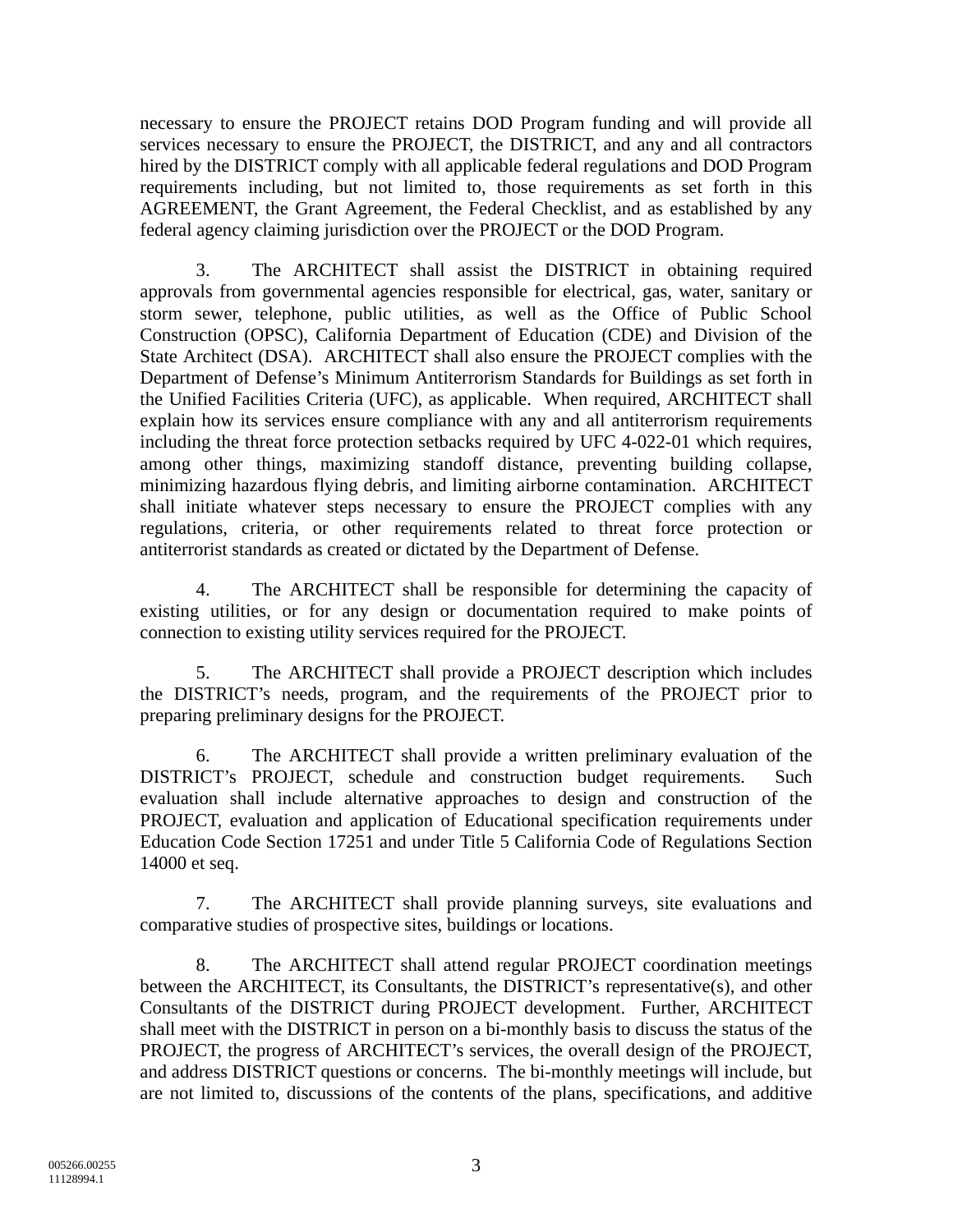alternatives. The overall purpose of these bi-monthly meetings is to ensure the development of the PROJECT is a collaborative effort between the DISTRICT and the ARCHITECT. At each bi-monthly meeting, the ARCHITECT and the DISTRICT shall discuss all issues and questions brought by the DISTRICT including, but not limited to, the issues listed on the attached Bi-Monthly Meeting Checklist, attached as Exhibit "C". Representatives from the DISTRICT and the ARCHITECT will sign off on each item listed on the Bi-Monthly Meeting Checklist. If either the ARCHITECT or the DISTRICT fail to sign the Bi-Monthly Meeting Checklist, the parties shall meet immediately on the PROJECT's site to address the issue. These bi-monthly meetings shall commence as soon as this AGREEMENT is executed and shall continue up until the Construction Phase of the PROJECT, as set forth below. During the Construction Phase, ARCHITECT shall be present on the PROJECT site at least three times a week and shall make itself available for DISTRICT meetings, as required below.

9. The ARCHITECT shall make revisions in Drawings, Specifications, the PROJECT Manual or other documents when such revisions are necessary due to the ARCHITECT's failure to comply with approvals or instructions previously given by DISTRICT, including revisions made necessary by adjustments in the DISTRICT's program or PROJECT Budget.

10. The ARCHITECT shall provide services required due to programmatic changes in the PROJECT including, but not limited to, size, quality, complexity, method of bidding or negotiating the contract for construction.

11. The ARCHITECT shall provide all services necessary to coordinate its services and work on the PROJECT with all consultants, contractors, and service providers hired by the DISTRICT for the PROJECT including the DISTRICT's Project Manager.

12. The ARCHITECT shall provide detailed estimates of construction costs at no additional cost to DISTRICT as further described in Articles V and VI.

13. The ARCHITECT shall provide detailed quantity surveys which provides inventories of material, equipment or labor.

14. The ARCHITECT shall provide analyses of DISTRICT ownership and operating costs for the PROJECT.

15. The ARCHITECT shall provide interior design and other services required for or in connection with graphics and signage. All other interior design services are addressed under Article III as an additional service.

16. The ARCHITECT shall visit suppliers, fabricators, and manufacturers' facilities such as for carpet, stone, wood veneers, standard or custom furniture, to review the quality or status of items being produced for the PROJECT.

17. The ARCHITECT shall cooperate and consult with DISTRICT in use and selection of manufactured items on the PROJECT, including, but not limited to, paint,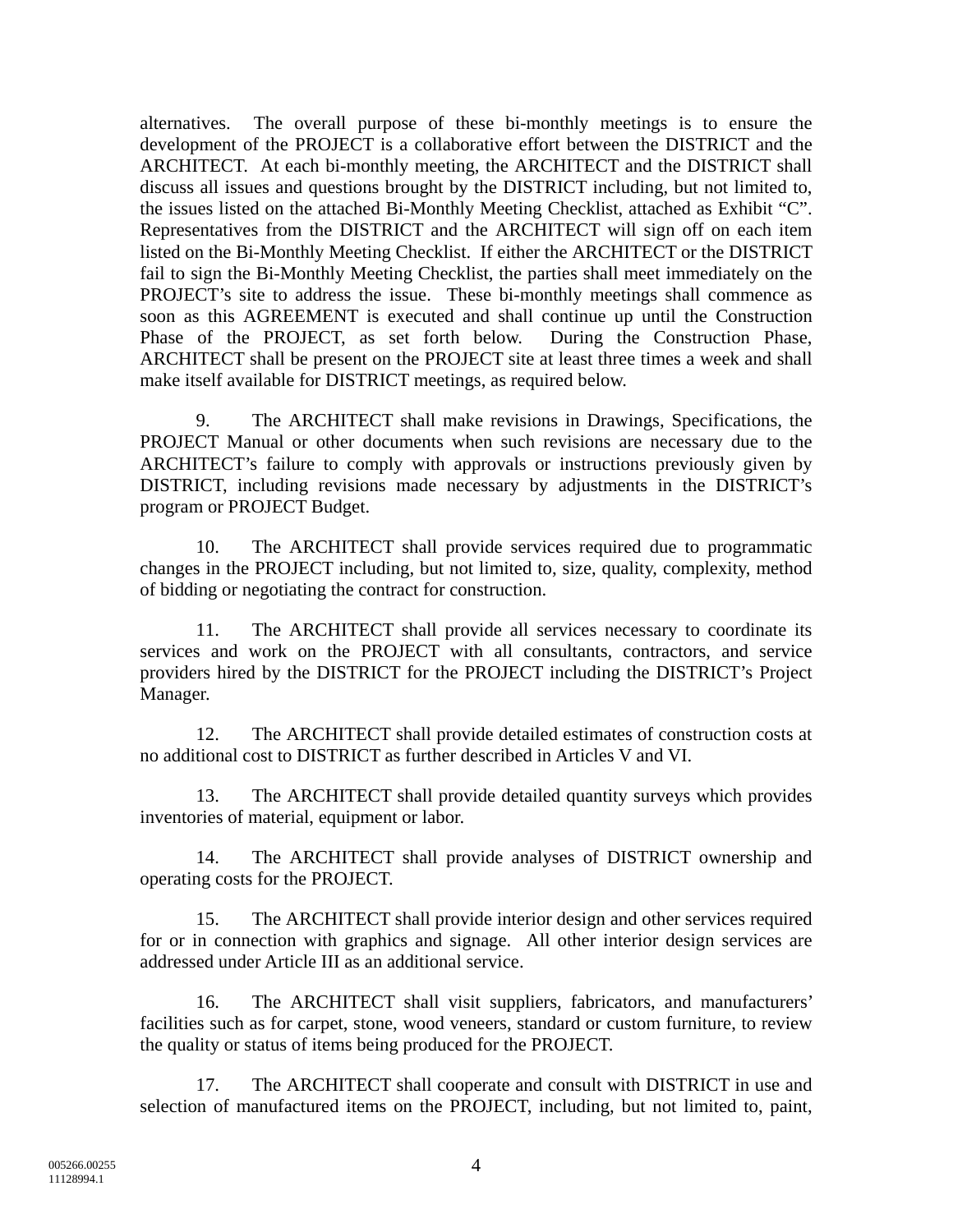hardware, plumbing, mechanical and electrical equipment, fixtures, roofing materials, and floor coverings. All such manufactured items shall be standardized to DISTRICT's criteria to the extent such criteria do not interfere with PROJECT design and are in compliance with the requirements of Public Contract Code §3400 as well as the Buy American Act, discussed below.

18. The ARCHITECT shall certify to the best of its information pursuant to 40 Code of Federal Regulations  $$763.99(a)(7)$ , that no asbestos-containing material was specified as a building material in any construction document for the PROJECT and will ensure that contractors provide DISTRICT with certification that all materials used in the construction of any school building are free from any asbestos-containing building materials ("ACBM's"). ARCHITECT shall include statements in specifications that materials containing asbestos are not to be included. This certification shall be part of the final PROJECT submittal.

19. The ARCHITECT shall consider operating, maintenance, and life cycle costs when selecting systems for the DISTRICT. The ARCHITECT shall utilize grants and outside funding sources and work with the DISTRICT to utilize and consider funding from grants and alternative funding sources.

20. The ARCHITECT shall prepare for and make formal presentations to the Governing Board of DISTRICT, attend public hearings and other public meetings. In addition, ARCHITECT shall attend and assist in legal proceedings that arise from errors or omissions of the ARCHITECT.

21. The duties, responsibilities and limitations of authority of the ARCHITECT shall not be restricted, modified or extended without written agreement between the DISTRICT and ARCHITECT.

22. The ARCHITECT shall comply with all federal, state and local laws, rules, regulations and ordinances that are applicable to the PROJECT including, but not limited to all laws and regulations mentioned in the Grant Agreement and the Federal Checklist. In accordance with the DOD Program, ARCHITECT shall ensure compliance with all provisions of the Uniform Administration Requirements for Grants and Cooperatives Agreements to State and Local Governments ("UAR"), the National Environmental Policy Act; and the National Historic Preservation Act.

23. The ARCHITECT shall have access to the work at all times.

## **24. Schematic Design Phase**

The ARCHITECT shall review the program furnished by the DISTRICT to ascertain the requirements of the PROJECT and shall review the understanding of such requirements with the DISTRICT.

b. The ARCHITECT shall prepare, for approval by the DISTRICT, Schematic Design Documents consisting of drawings and other documents illustrating the scale and relationship of PROJECT components. These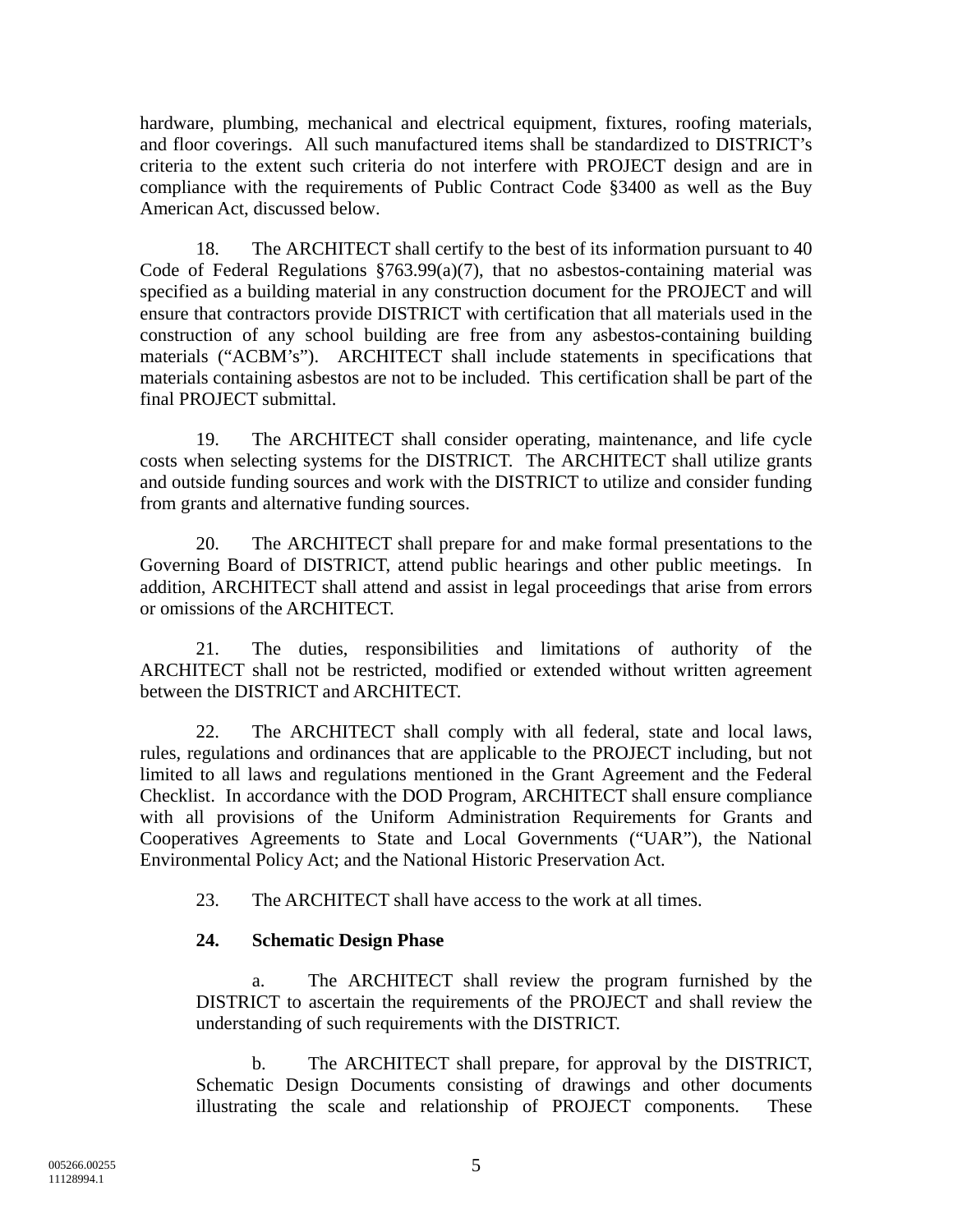documents shall comply with all applicable laws, statutes, ordinances, codes, rules and regulations which are applicable to these documents.

c. The ARCHITECT shall prepare schematic design studies and site utilization plans leading to a recommended solution together with a general description of the PROJECT for approval by the DISTRICT.

d. If directed by the DISTRICT at the time of approval of the schematic design, the Construction Documents shall be prepared so that portions of the work of the PROJECT may be performed under separate construction contracts, or so that the construction of certain buildings, facilities, or other portions of the PROJECT may be deferred. Alternate construction schemes made by the DISTRICT subsequent to the Schematic Design Phase which is the result of no fault of the ARCHITECT and is not the result of the PROJECT exceeding the estimated budget constraint caused by the ARCHITECT will be provided as an additional service in accordance with Article III.

e. ARCHITECT shall submit a list of qualified engineers for the PROJECT for the DISTRICT's approval in conformance with Article XII. ARCHITECT shall ensure that each engineer places his or her name, seal and signature on all drawings and specifications prepared by said engineer.

f. The ARCHITECT shall investigate existing conditions or facilities and verify drawings of such conditions or facilities.

g. The ARCHITECT shall perform Schematic Design Services to keep the PROJECT within all budget and scope constraints set by the DISTRICT, unless otherwise modified by written authorization by the DISTRICT.

h. The ARCHITECT shall submit to the DISTRICT a written estimate of the construction cost in conformance with Articles V and VI and shall advise the DISTRICT, in writing, of any adjustments to the estimate of Construction Cost.

#### **25. Design Development Phase (Preliminary Plans)**

a. Upon approval by the DISTRICT of the services set forth in Article II, paragraph 23, the ARCHITECT shall prepare Design Development Documents for approval by the DISTRICT. Such documents shall consist of site and floor plans, elevations, cross sections, and other documents necessary to depict the Design of PROJECT, and shall outline specifications to fix and illustrate the size, character and quality of the entire PROJECT as to the program requirements, landscapes, architecture, civil, structural, mechanical, and electrical systems, materials, and such other essentials as may be appropriate.

b. The ARCHITECT shall establish an estimated PROJECT Construction Cost.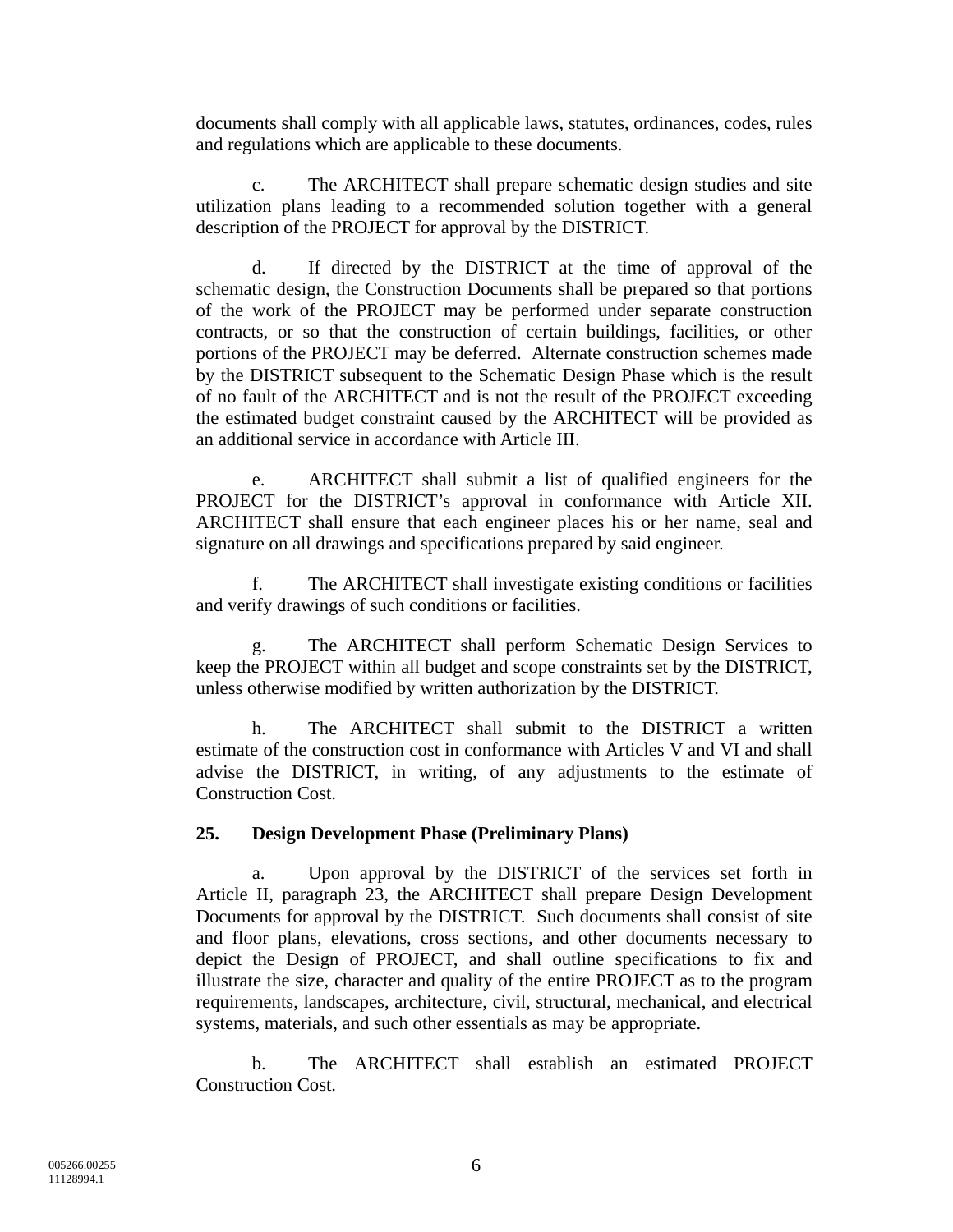c. The ARCHITECT shall perform Design Development Services to keep the PROJECT within all budget and scope constraints set by the DISTRICT, unless otherwise modified by written authorization by the DISTRICT.

#### **26. Construction Document Phase (Final Plans)**

a. The ARCHITECT shall prepare, from the Design Development Documents approved by the DISTRICT, Construction Documents (in most recent AutoCAD format or other format approved by the DISTRICT in writing) and specifications setting forth, in detail, the requirements for the construction of the entire PROJECT in conformity with all applicable governmental and code requirements and requirements of OPSC and DSA. The Construction Documents shall show all the work to be done, the materials, workmanship, finishes, and equipment required for the PROJECT.

b. The ARCHITECT shall prepare and file all documents required for and obtain the required approvals of all governmental agencies having jurisdiction over the PROJECT, including the OPSC, DSA, City Design Review (DRC), County Health Department, Department of Public Works, the Department of Defense, and United States Navy and others which have jurisdiction over the PROJECT. ARCHITECT shall make itself available to meet with any agency having jurisdiction over the PROJECT to discuss the progress of the PROJECT and compliance with federal regulations. The DISTRICT shall pay all fees required by such governmental authority. ARCHITECT shall, whenever feasible, establish beforehand the exact costs due to governmental agencies and submit this cost information to DISTRICT so payments may be prepared. ARCHITECT shall not charge a mark-up on costs associated with governmental agency fees when the ARCHITECT pays such fees for the DISTRICT.

c. The ARCHITECT shall immediately notify the DISTRICT of adjustments in previous estimates of the PROJECT Construction Cost arising from market fluctuations or approved changes in scope or requirements and shall prepare proposals to help immediately address any additional costs as a result of these changes including proposed alternatives, alternations and other options to reduce costs to ensure the PROJECT remains within budget.

d. If the estimated PROJECT Construction Cost exceeds the budget constraint, the ARCHITECT shall make all necessary design revisions at no cost to the DISTRICT to comply with the budget and scope set by the DISTRICT in conformance with Articles V and VI, unless otherwise modified by written authorization of the DISTRICT.

#### **27. Bidding & Award Phase**

a. The ARCHITECT, following the DISTRICT's approval of the Construction Documents and of the latest estimate of Construction Cost, shall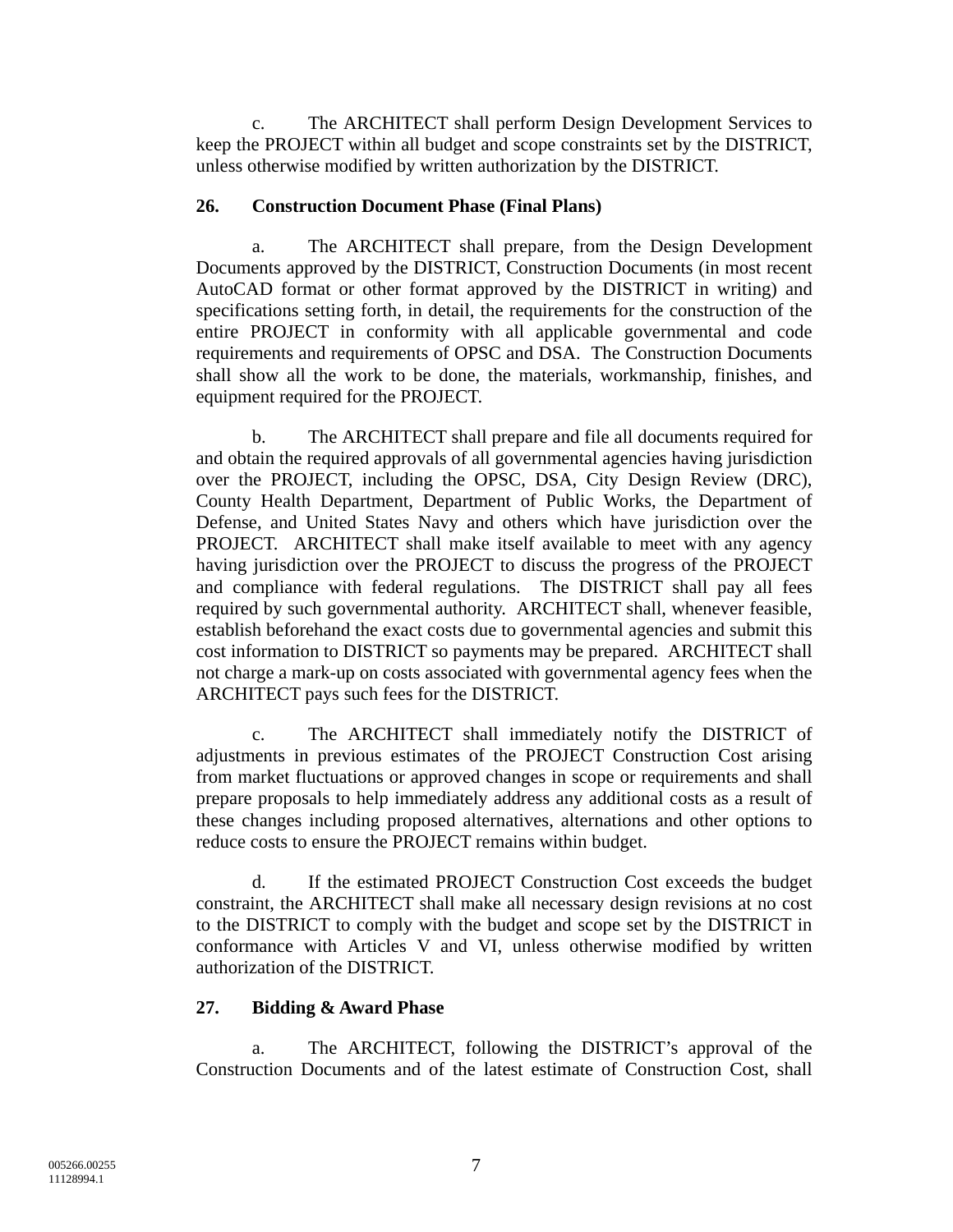assist the DISTRICT in obtaining bids and awarding the Contract for the construction of the PROJECT.

b. The ARCHITECT shall prepare all necessary bidding information and bidding forms required by the DISTRICT and shall assist the DISTRICT in preparing the Contractor's contract and general conditions, including providing, plans or specifications, which include a requirement that the Contractor provide operation manuals and adequate training for the DISTRICT in the operation of mechanical, electrical, heating, air conditioning and other systems installed by the Contractor, all of which shall be part of the bid documents prepared by the ARCHITECT.

c. The ARCHITECT shall print and distribute necessary bidding information, general conditions of the contract, and supplementary general conditions of the contract, and shall assist the DISTRICT's legal advisor in the drafting of proposal and contract forms.

d. The ARCHITECT shall deposit a reproducible set of Construction Documents and specifications at a reprographics company specified by DISTRICT for the bid and for printing of additional sets of plans and specifications during the PROJECT. In addition, ARCHITECT shall provide DISTRICT with an AutoCAD diskette file or another format approved by the DISTRICT in writing.

e. If the lowest bid exceeds the budget for the PROJECT, the ARCHITECT, in consultation with and at the direction of the DISTRICT, shall provide such modifications in the Construction Documents as necessary to bring the cost of the PROJECT within its budget as set forth in Articles V and VI.

f. ARCHITECT shall address all Requests for Information ("RFI") submitted throughout the course of the PROJECT. Responses to all RFIs, regardless of their validity, must be made in writing. Within 24 hours of receipt of the RFI, ARCHITECT shall either issue a complete written response or provide the DISTRICT with a written explanation as to why a complete written response cannot be issued within the 24 hour timeframe and identify when the written response will be issued.

#### **28. Construction Phase**

a. The Construction Phase will commence with the award of the Construction Contract to Contractor.

b. The ARCHITECT shall reproduce fifteen (15) sets of contract documents and all progress prints for the DISTRICT's and consultant's use at the ARCHITECT's expense. The remaining sets are to be provided as reimbursable expenses in conformance with Article XI.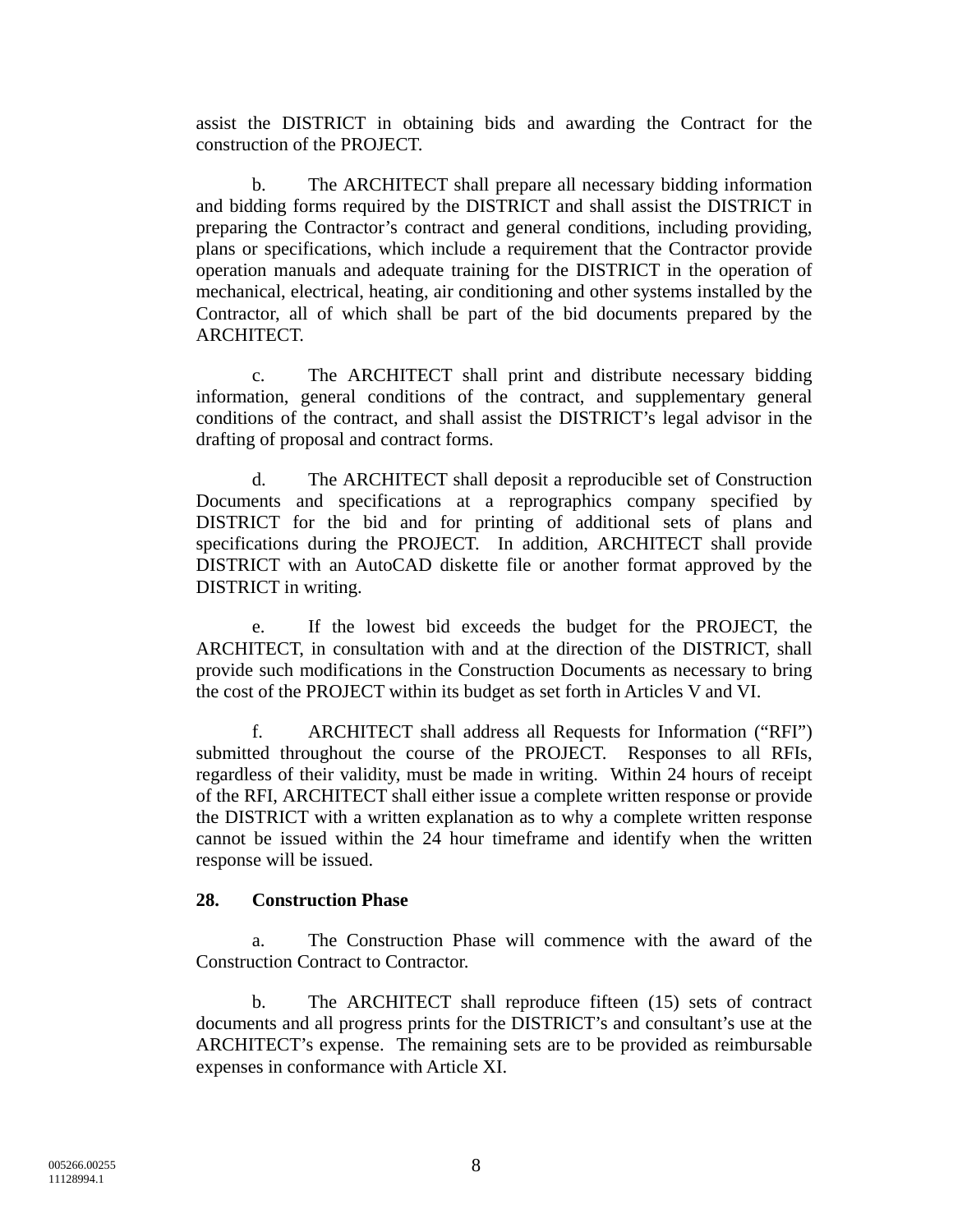c. The ARCHITECT shall provide technical direction to a full-time PROJECT inspector employed by and responsible to the DISTRICT as required by applicable law. The ARCHITECT shall advise the Contractor in the preparation of a marked set of prints indicating dimensioned location of buried utility lines (record drawings) which shall be forwarded to the DISTRICT upon completion of the PROJECT.

d. The ARCHITECT will endeavor to secure compliance by Contractor with the contract requirements, but does not guarantee the performance of Contractor's contracts.

e. The ARCHITECT shall provide general administration of the Construction Documents, which includes but not limited to, ensuring that at least one ARCHITECT employee with decision making authority is present at the PROJECT site at least three times per week ("Scheduled Visits"). The Scheduled Visits shall commence as soon as construction on the PROJECT starts and shall continue until construction is complete. The personnel performing the Scheduled Visit shall include Robert Espinoza. If Mr. Espinoza is unable to attend any of the Scheduled Visits, ARCHITECT shall ensure a person employed by the ARCHITECT who has the authority to make decisions with respect to the PROJECT attends the Scheduled Visit. ARCHITECT shall notify the DISTRICT, in writing, of the personnel attending the Scheduled Visit. At these Scheduled Visits, ARCHITECT personnel shall make itself available to meet with the DISTRICT to discuss the progress of construction and address DISTRICT concerns. Further, ARCHITECT shall make additional periodic visits in addition to the Scheduled Visits, at the site as ARCHITECT deems necessary to render architectural observation which is distinguished from the continuous personal inspection of the PROJECT inspector (in no case shall the number of these architectural observation visits be less than once every week); make regular reports as may be required by governing agencies; keep the DISTRICT informed of the progress of construction; review schedules and shop drawings for compliance with design; approve substitution of materials, equipment, and the laboratory reports thereof subject to DISTRICT knowledge and approval; maintain construction accounts; prepare change orders for written approval of the DISTRICT; examine Contractor's applications for payment and issue certificates for payment in amounts approved by the ARCHITECT and DISTRICT; provide a color schedule of all materials in the PROJECT for DISTRICT's review and approval; determine date of completion of the PROJECT; make final punch-list inspection of the PROJECT; assemble and deliver to the DISTRICT written guarantees, instruction books, diagrams, and charts required of the Contractor; and issue the ARCHITECT's certificate of completion and final certificate for payment. ARCHITECT shall comply with the background check requirements for any and all personnel who may enter DISTRICT property as set forth in Article XIII of this Agreement.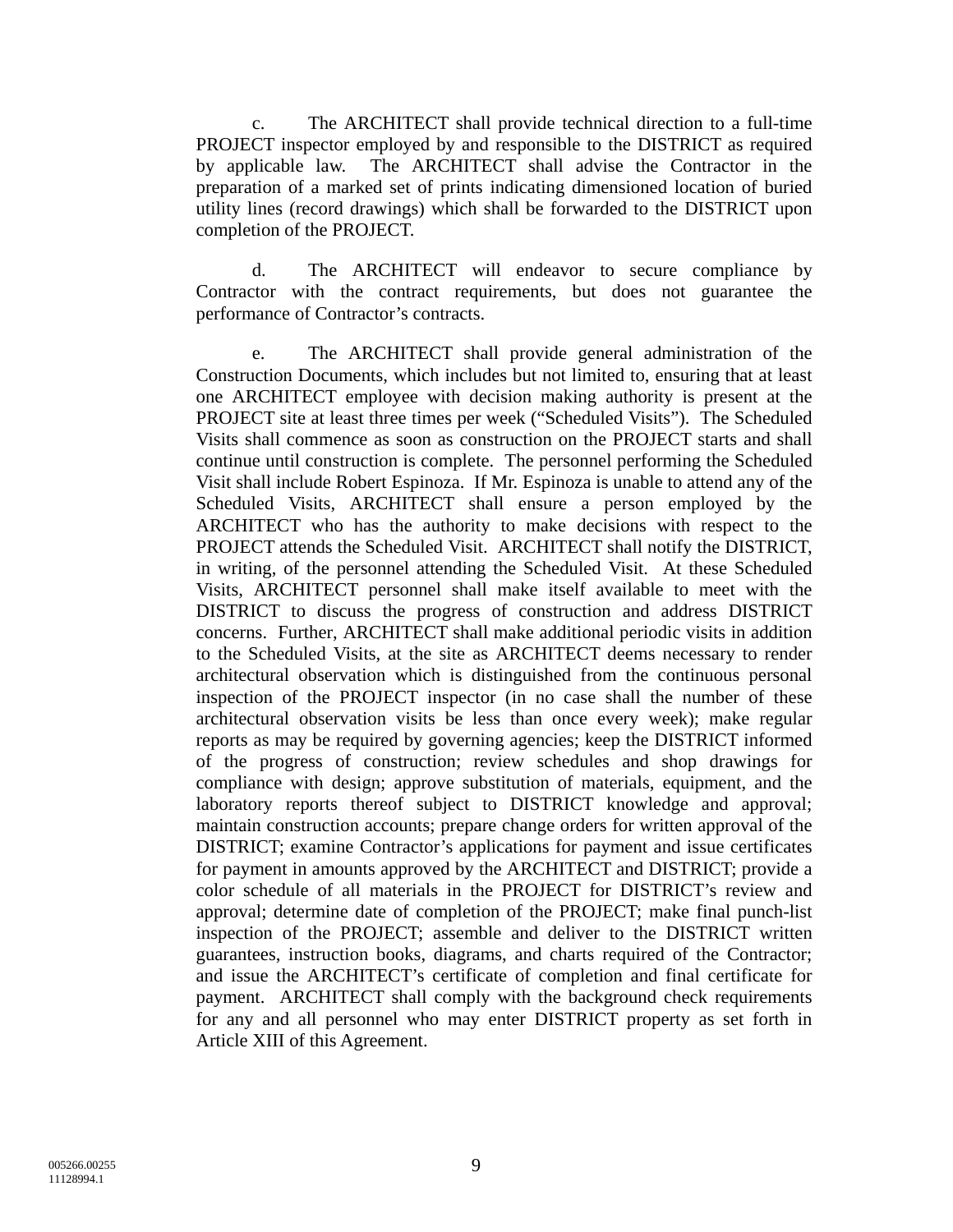f. The ARCHITECT, as part of his basic services, shall advise the DISTRICT of any deficiencies in construction following the acceptance of the work and prior to the expiration of the guarantee period of the PROJECT.

g. The ARCHITECT shall be the interpreter of the requirements of the Construction Documents and advise the DISTRICT as to the performance by the Contractor thereunder.

h. The ARCHITECT shall make recommendations to the DISTRICT on claims relating to the execution and progress of the work and all matters and questions relating thereto. The ARCHITECT's recommendations in matters relating to artistic effect shall be consistent with the intent of the Construction Documents.

i. The ARCHITECT shall advise the DISTRICT to reject work which does not conform to the Construction Documents. The ARCHITECT shall promptly inform the DISTRICT, whenever, in the ARCHITECT's opinion, it may be necessary, to stop the work to avoid the improper performance of the AGREEMENT. The ARCHITECT has authority to require additional inspection or testing of the work in accordance with the provisions of the Construction Documents, whether work is fabricated, installed or completed.

The ARCHITECT shall not issue orders to Contractor that might commit the DISTRICT to extra expenses, impede the PROJECT schedule, or otherwise amend the Construction Documents without first obtaining the written approval of the DISTRICT.

k. The ARCHITECT shall be the DISTRICT's representative during construction and shall advise and consult with the DISTRICT. The ARCHITECT shall have authority to act on behalf of the DISTRICT only to the extent provided in this AGREEMENT unless otherwise modified in writing.

l. The ARCHITECT shall at no additional cost provide services made necessary by defect or deficiencies in the work of the Contractor which through reasonable care should have been discovered by the ARCHITECT and promptly reported to the DISTRICT and Contractor but which ARCHITECT failed to do.

m. The ARCHITECT shall review and certify the amounts due the Contractor. The ARCHITECT's certification for payment shall constitute a representation to the DISTRICT, based on the ARCHITECT's observations and inspections at the site, that the work has progressed to the level certified, that quality of the work is in accordance with the Construction Documents and that the Contractor is entitled to payment in the amount certified.

n. The ARCHITECT shall review and approve or take other appropriate action upon Contractor's submittals of shop drawings, product data, and samples for the purpose of checking for conformance with the Construction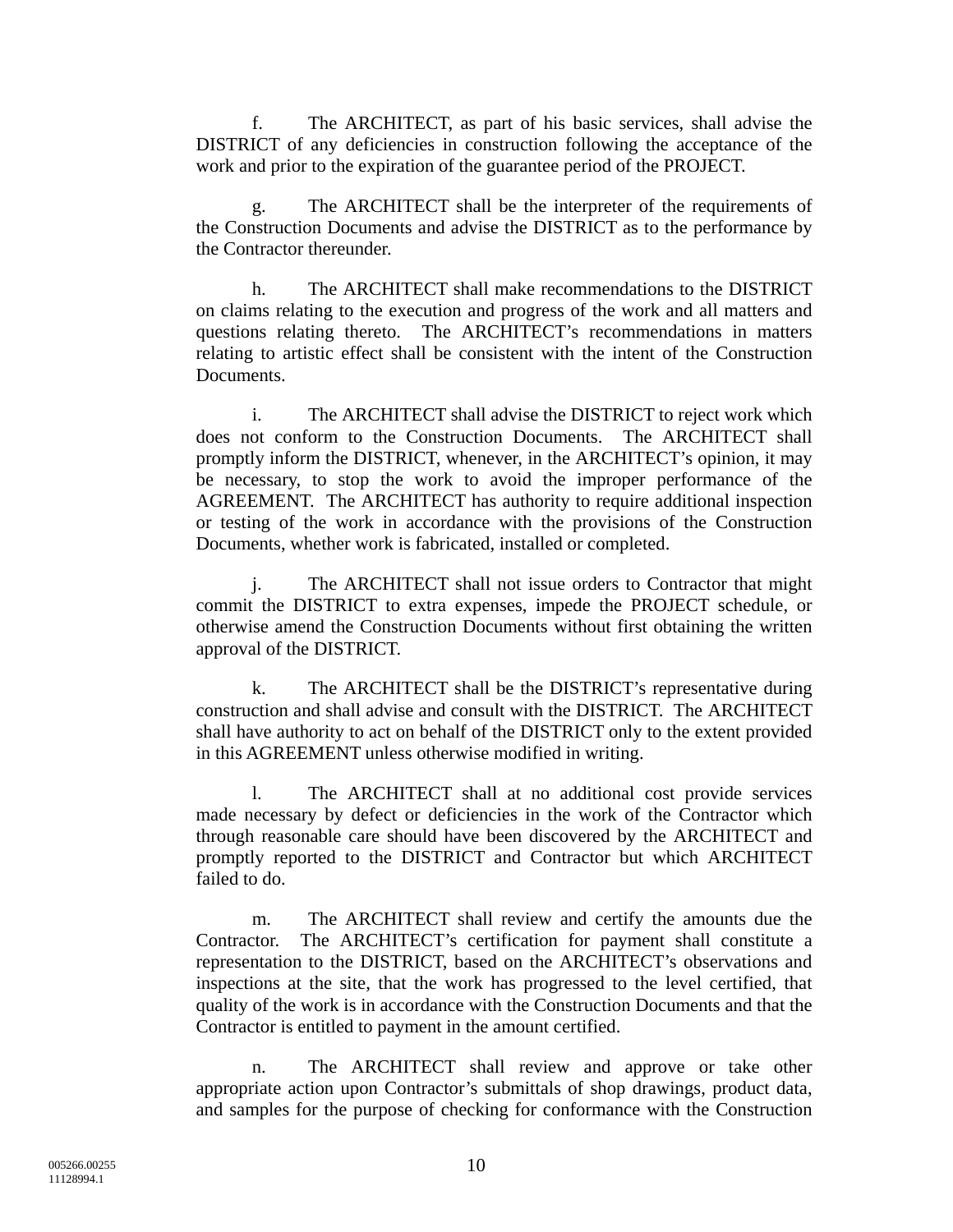Documents. The ARCHITECT's action shall not delay the work, but should allow for sufficient time in the ARCHITECT's professional judgment to permit adequate review.

o. The ARCHITECT shall prepare change orders with supporting documentation and data for the DISTRICT's review in accordance with the Construction Documents, and may authorize minor changes in the work not involving an adjustment in the contract sum or an extension of time. The ARCHITECT shall evaluate and make written recommendations regarding Contractor's proposals for possible change orders. ARCHITECT shall take all steps necessary throughout its services on the PROJECT to mitigate the amount of change orders required on the PROJECT. Because the DISTRICT's funding on the PROJECT is limited, ARCHITECT shall reimburse the DISTRICT for the total value of all approved change orders on the PROJECT that rise above two percent (2%) of the total Construction Cost, as established under Article V of this AGREEMENT. ARCHITECT shall, at ARCHITECT's expense, prepare a set of reproducible record drawings showing significant changes in the work made during construction based on marked-up prints, drawings and other data furnished by the Contractor to the ARCHITECT.

p. The ARCHITECT shall inspect the PROJECT to determine the date or dates of final completion, receive and forward to the DISTRICT for the DISTRICT's review all written warranties and related documents required by the Construction Documents and issue a final certificate for payment upon Contractor compliance with the requirements of the Construction Documents.

q. The ARCHITECT shall provide written evaluation of the performance of the Contractor under the requirements of the Construction Documents when requested in writing by the DISTRICT.

r. The ARCHITECT shall provide services in connection with evaluating substitutions proposed by the Contractor and making subsequent revisions to drawings, specifications and other documentation resulting therefrom.

s. The ARCHITECT shall be responsible for gathering information and processing forms required by applicable governing authorities, such as building departments, OPSC, and DSA, in a timely manner and ensure proper PROJECT close-out.

t. The ARCHITECT shall evaluate and render written recommendations, within a reasonable time on all claims, disputes or other matters at issue between the DISTRICT and Contractor relating to the execution or progress of the work as provided in the construction contract. Under no circumstances should this evaluation take longer than 20 calendar days from the date the claim is received by ARCHITECT.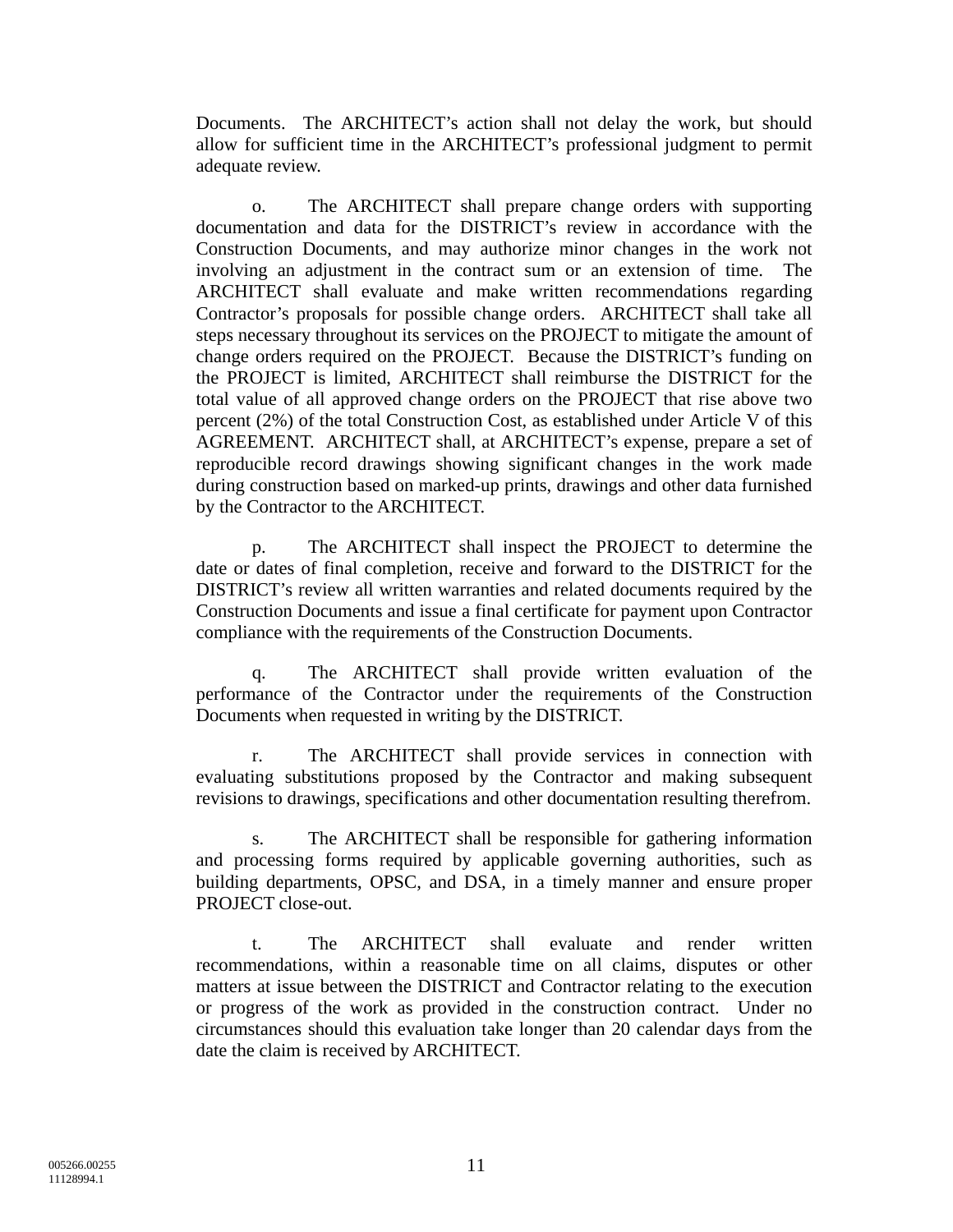u. The ARCHITECT shall prepare an AutoCAD file (or another format approved by the DISTRICT in writing) of all as-built conditions at no additional cost within the timeframe set forth in Article VII(3) below.

v. Prior to start of construction, the following two documents are required:

- i. Contract Information Form DSA-102.
- ii. Inspector Qualification Record Form DSA-5 should be submitted 10 days prior to the time of starting construction.

w. The ARCHITECT shall provide assistance in the utilization of equipment or systems such as testing, adjusting and balancing, preparation of operation and maintenance manuals, training personnel for operation and maintenance and consultation during operation.

#### **29. Project Close-Out**

a. The ARCHITECT shall assure delivery of the following documents described below to the Division of the State Architect for review prior to issuance of a "Certificate of Completion".

b. During the period the PROJECT is under construction the following documents are required:

- 1. Copies of the Inspector of Record's semi-monthly reports.
- 2. Copies of the laboratory reports on all tests or laboratory inspections as returned and done on the PROJECT.

c. Upon completion of construction of the PROJECT, the following reports are required:

- 1. Copy of the Notice of Completion.
- 2. Final Verified Report Form DSA-6A/E certifying all work is 100% complete from the ARCHITECT, Structural Engineer, Mechanical Engineer and Electrical Engineer.
- 3. Final Verified Report Form DSA-6 certifying all work is 100% complete from the Contractor or Contractors, Inspector of Record and Special Inspector(s).
- 4. Verified Reports of Testing and Inspections as specified on the approved drawings and specifications, i.e., Final Laboratory Report, Welding, Glued-Laminated Timber, etc.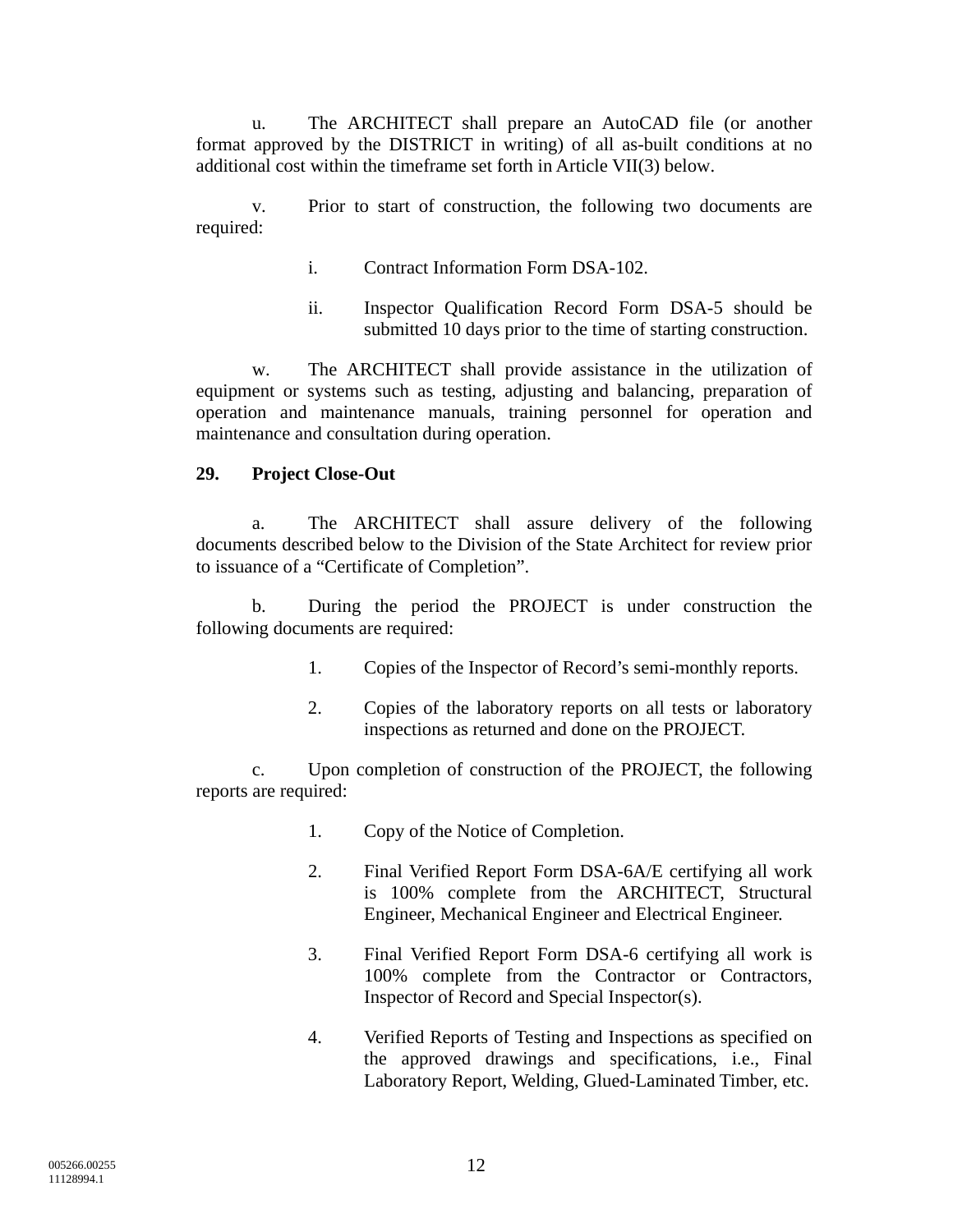- 5. Weighmaster's Certificate (if required by approved drawings and specifications).
- 6. Copies of the signature page of all Addenda as approved by DSA.
- 7. Copies of the signature pages of all Deferred Approvals as approved by DSA.
- 8. Copies of the signature page of all Change Orders as approved by DSA.
- 9. Verification by the I.O.R. that all items noted on any "Field Trip Notes" have been corrected.

d. During Project Close Out, ARCHITECT shall ensure that at least one ARCHITECT employee with decision making authority is present at the PROJECT site at least once a week unless the DISTRICT requests more frequent visits ("Close Out Visits"). The requirements for the Scheduled Visits set forth above shall apply to the Close Out Visits. Close Out Visits must continue until the DISTRICT notifies ARCHITECT in writing that its close out services are complete and no further Close Out Visits are required.

#### **29. Reporting Requirements**

 a. ARCHITECT shall comply with all reporting requirements and assist the DISTRICT, as well as its consultants and contractors, to ensure the PROJECT complies with all applicable federal reporting requirements before and after the PROJECT is complete, including, but not limited to, the Federal Funding Accountability and Transparency Act. ARCHITECT shall assist the DISTRICT in the preparation of the performance reports required under section 2(K) of the Grant Agreement and the audit requirements as set forth in OMB Circular A-133 and described in Section 2(M) of the Grant Agreement. ARCHITECT shall make its records available for any audit or review by any agency with jurisdiction over the PROJECT and/or the DOD Program. ARCHITECT shall include its nine-digit Data Universal Numbering System (DUNS) number on all reporting documents, when required, and ensure it is fully authorized to comply with any and all reporting requirements necessary to maintain funding for the PROJECT, including the requirements for registration in the System for Award Management (SAM) as set forth in the Grant Agreement.

#### **ARTICLE III - ADDITIONAL ARCHITECT'S SERVICES**

1. ARCHITECT shall notify the DISTRICT in writing of the need for additional services required due to circumstances beyond the ARCHITECT's control. ARCHITECT shall obtain written authorization from the DISTRICT before rendering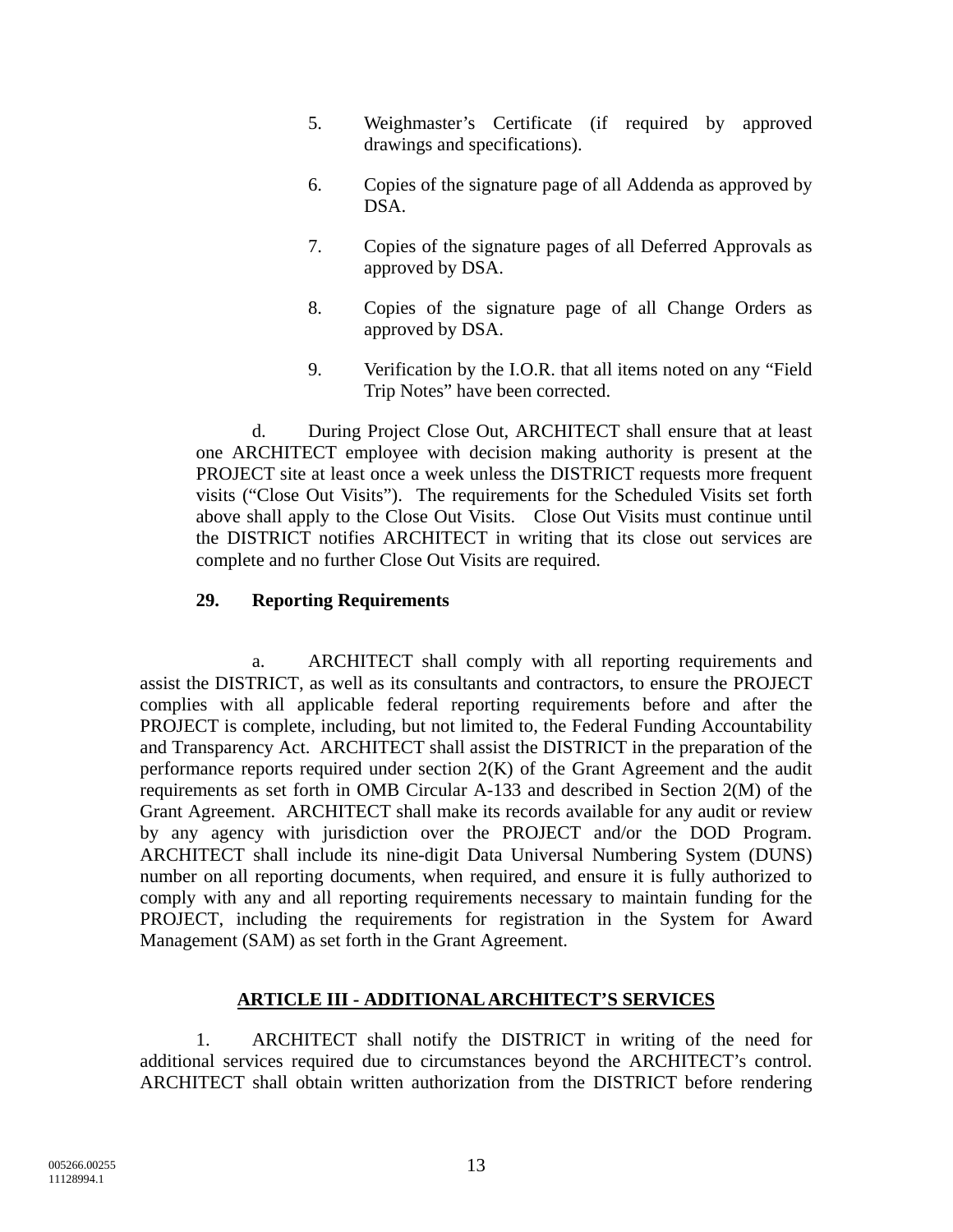such services. Compensation for such services shall be negotiated and approved in writing by the DISTRICT. Such services shall include:

a. Making material revisions in drawings, specifications or other documents when such revisions are required by the enactment or revision of laws, rules or regulations subsequent to the preparation and completion of the Construction Documents.

b. Preparing drawings, specifications and other documentation and supporting data, and providing other services in connection with Change Orders required by causes beyond the control of the ARCHITECT which are not the result of the direct or indirect negligence, errors or omissions on the part of ARCHITECT.

c. Providing consultation concerning replacement of work damaged by fire and furnishing services required in connection with the replacement of such work.

d. Providing services made necessary by the default of the Contractor, which does not arise directly or indirectly from negligence, errors or omissions of ARCHITECT.

e. If the DISTRICT requests the PROJECT be let on a segregated basis after the completion of Design Development where segregation does not arise from ARCHITECT exceeding the estimated budget constraint, then plan preparation and/or contract administration work to prepare the segregated plans is an extra service subject to prior negotiation and DISTRICT approval.

f. Providing contract administration services after the construction contract time has been exceeded through no fault of the ARCHITECT, where it is determined that the fault is that of the Contractor, and liquidated damages are collected therefor. The ARCHITECT's compensation is expressly conditioned on the lack of fault of the ARCHITECT and payment will be made upon collection of liquidated damages from the Contractor. Payment of the ARCHITECT shall be made from collected liquidated damages.

g. Providing any other services not otherwise included in this AGREEMENT or not customarily furnished in accordance with generally accepted architectural practice.

2. If authorized in writing by DISTRICT, ARCHITECT shall provide one or more PROJECT Representatives to assist in carrying out more extensive representation at the site than is described in Article II. The PROJECT Representative(s) shall be selected, employed and directed by the ARCHITECT, and the ARCHITECT shall be compensated therefore as agreed by the DISTRICT and ARCHITECT. Through the observations of such PROJECT Representative(s), the ARCHITECT shall endeavor to provide further protection for the DISTRICT against defects and deficiencies in the work, but the furnishing of such PROJECT representation shall not modify the rights, responsibilities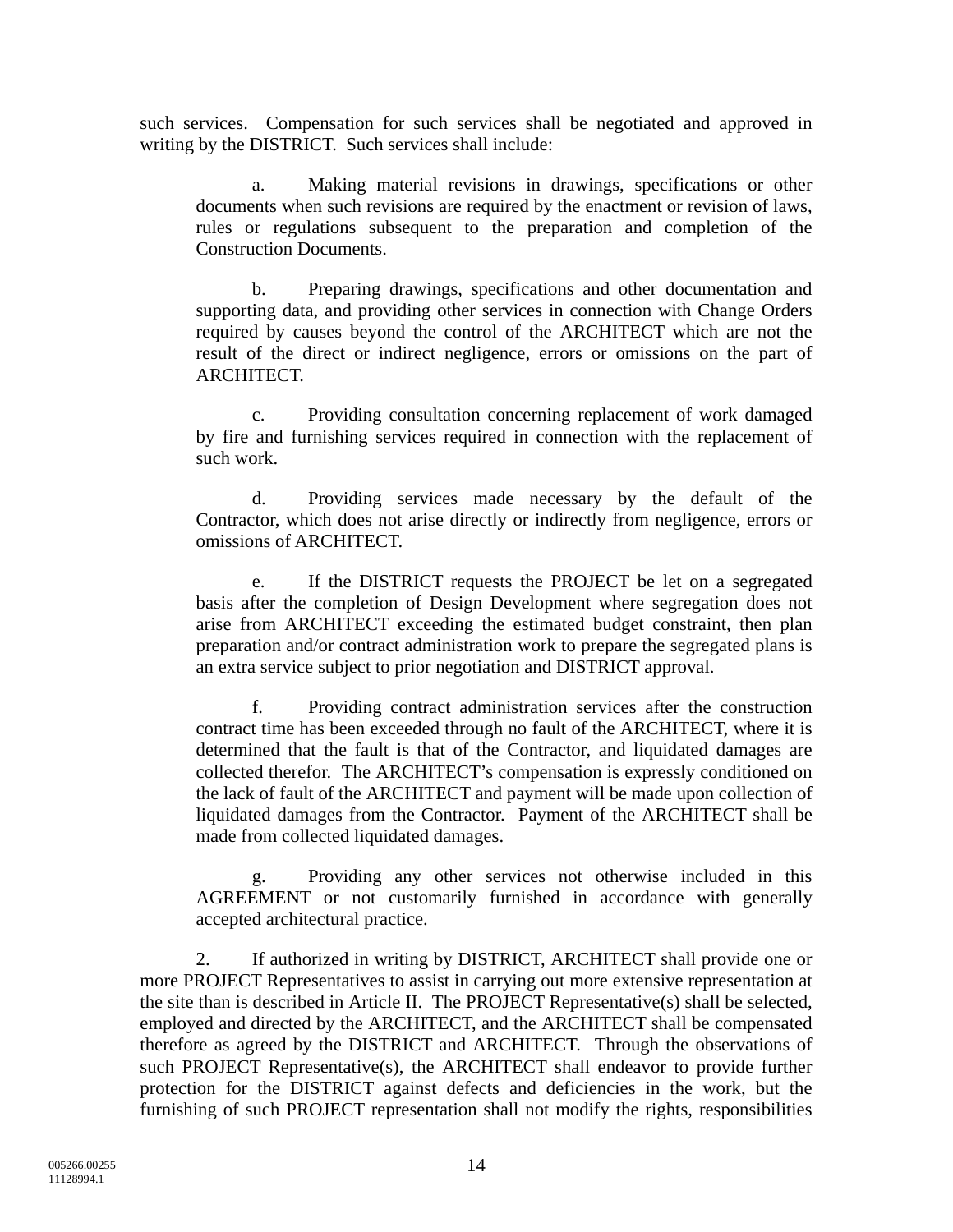or obligations of the ARCHITECT as described elsewhere in this AGREEMENT. Such services shall be negotiated and approved in writing by the DISTRICT.

3. ARCHITECT acknowledges and understands that the PROJECT subject to the Buy American Act (41 U.S.C.A. 8301 et seq.) ARCHITECT shall ensure compliance with the Buy American Act by incorporating into its services all products and materials that comply with the requirements of the Buy American Act. ARCHITECT's Construction Budget shall incorporate any additional cost to ensure materials compliant with the Buy American Act are used in the PROJECT and shall assist the DISTRICT to implement procedures to ensure, and confirm, compliance with the Buy American Act.

4. ARCHITECT shall incorporate environmentally friendly features and energy efficiency considerations into its services for the PROJECT. ARCHITECT's services shall specifically address the unique environmental issues related to the PROJECT caused by the DISTRICT's geographic location including, but not limited to, the energy and heat issues created by the high desert environment of Ridgecrest, California and issues caused by wind driven sand and dust common throughout the PROJECT's area. Upon request from the DISTRICT, ARCHITECT shall provide a written report explaining how its services include and incorporate environmental, energy, and green building elements, including, if feasible, 1) insulation for roofs, building envelopes, glazing systems and foundations; 2) use of recycled products; 3) erosion control measures; 4) heat reduction measures; 5) maximizing natural lighting throughout the Project; 6) water efficiency; and 7) installation and use of energy efficient systems.

ARCHITECT shall ensure its services comply with all applicable federal and state environmental regulations as well as any new or existing environmental requirements imposed on the PROJECT by or through the DOD Program at no additional cost.

## **ARTICLE IV - DISTRICT'S RESPONSIBILITIES**

1. The DISTRICT shall provide to the ARCHITECT information regarding requirements for the PROJECT, including information regarding the DISTRICT's objectives, schedule, constraints and criteria.

2. The ARCHITECT shall prepare a current overall budget for the PROJECT, including the construction cost for the PROJECT and this budget must then be approved by the DISTRICT.

3. The DISTRICT shall notify the ARCHITECT of administrative procedures required and name a representative authorized to act on its behalf. The DISTRICT shall promptly render decisions pertaining thereto to avoid unreasonable delay in the progress of the PROJECT. The DISTRICT shall observe the procedure of issuing any orders to Contractors only through the ARCHITECT.

4. The DISTRICT shall give prompt written notice to the ARCHITECT if the DISTRICT becomes aware of any fault or defect in the PROJECT or nonconformance with the Construction Documents. However, the DISTRICT's failure or omission to do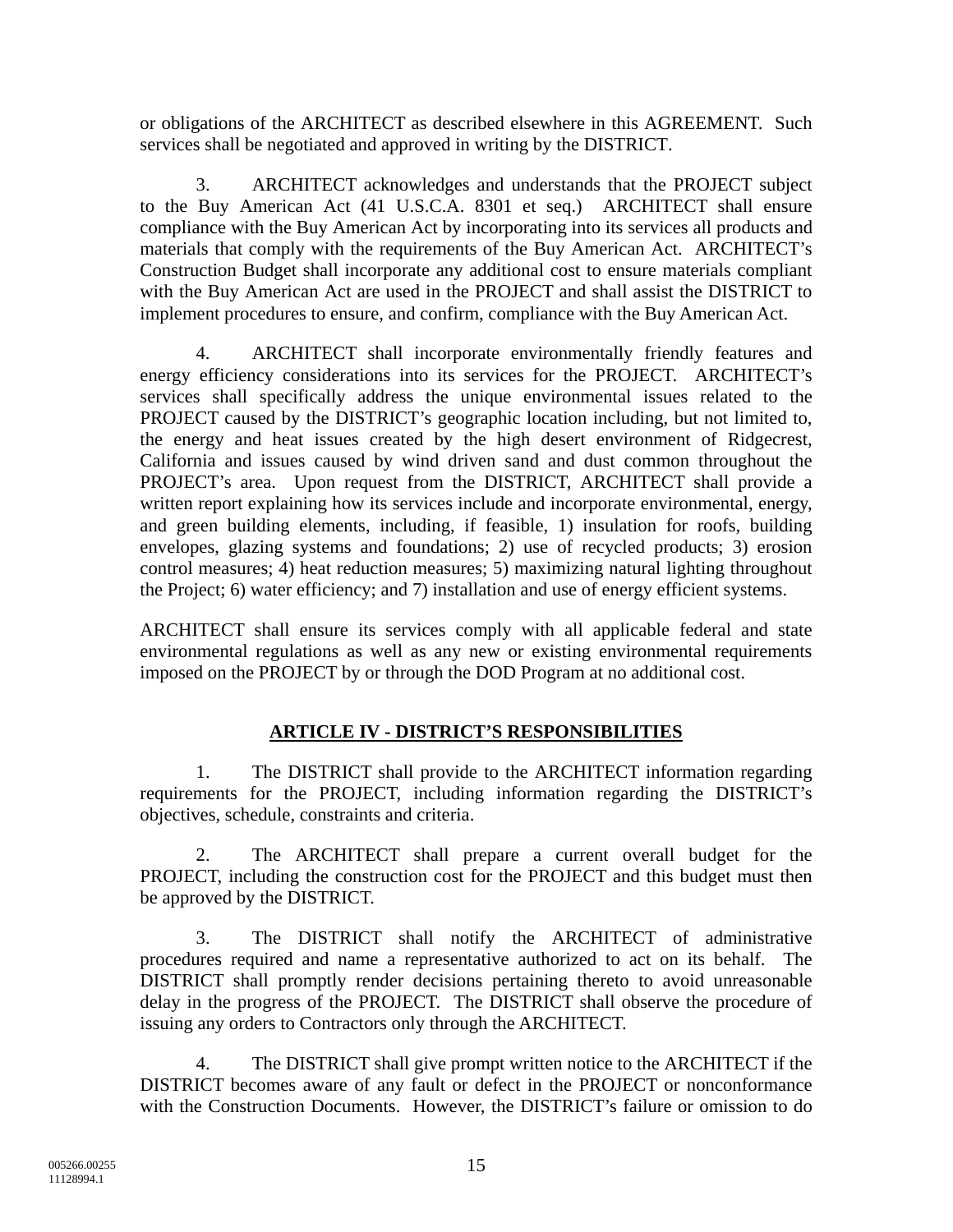so shall not relieve the ARCHITECT of ARCHITECT's responsibilities under Title 21, Title 24, and the Field Act hereunder. The DISTRICT shall have no duty to observe, inspect or investigate the PROJECT.

5. The proposed language of certifications requested of the ARCHITECT or ARCHITECT's consultants shall be submitted to the ARCHITECT for review and approval at least fourteen (14) days prior to execution.

### **ARTICLE V - COST OF CONSTRUCTION**

1. During the Schematic Design, Design Development and Construction Document phases, Construction Cost ("Construction Cost") shall be determined against the DISTRICT's budget for the PROJECT. This shall be the APPROVED BUDGET. The DISTRICT and the ARCHITECT acknowledge that the total budget for the PROJECT, as determined by the DOD Program, is THIRTY NINE MILLION FIVE HUNDRED FORTY TWO THOUSAND EIGHT HUNDRED THIRTY EIGHT DOLLARS (\$39,542,838) (the "TOTAL PROJECT BUDGET"). The DISTRICT and the ARCHITECT shall ensure that the total PROJECT costs do not rise above the TOTAL PROJECT BUDGET.

2. PROJECT Construction Cost as used in this AGREEMENT means the total cost to the DISTRICT of all work designed or specified by the ARCHITECT, including work covered by approved change orders and/or alternates approved by the DISTRICT, but excluding the following: Any payments to ARCHITECT or consultants, for costs of inspections, surveys, tests, and landscaping not included in PROJECT.

3. The Construction Cost shall be the acceptable estimate of construction costs to the DISTRICT as submitted by the ARCHITECT until such time as bids have been received, whereupon it shall be the bid amount of the lowest responsible responsive bidder.

4. Any APPROVED BUDGET or fixed limit of construction cost shall be adjusted if the bidding has not commenced within ninety (90) days after the ARCHITECT submits the Construction Documents to the DISTRICT, to reflect changes in the general level of prices in the construction industry between the date of submission of the Construction Documents to the DISTRICT and the date on which bids are sought for the PROJECT.

5. If the lowest bid received exceeds the APPROVED BUDGET:

a. The DISTRICT may give written approval of an increase of such fixed limit;

b. The DISTRICT may authorize rebidding of the PROJECT within a reasonable time;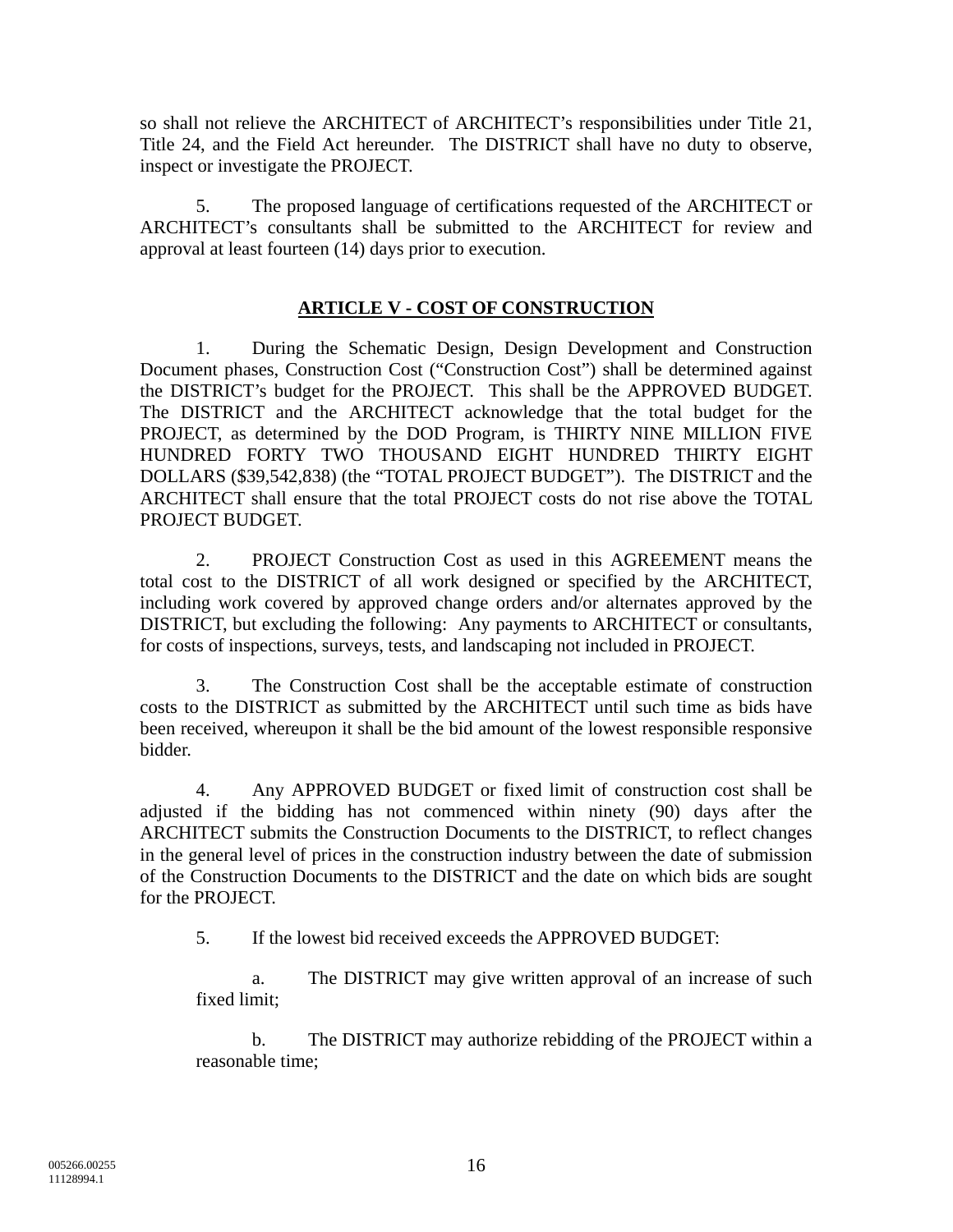c. If the PROJECT is abandoned, the DISTRICT may terminate this AGREEMENT in accordance with Article VIII, paragraph 2;

d. The DISTRICT may request the ARCHITECT prepare, at no additional cost, deductive change packages and alternates which bring the PROJECT into approved budget; or

e. The DISTRICT may request the ARCHITECT cooperate in revising the PROJECT scope and quality as required to reduce the construction cost.

6. If the DISTRICT chooses to proceed under Article V, paragraph 6(e), the ARCHITECT, without additional charge, agrees to redesign until the PROJECT is brought within the APPROVED BUDGET set forth in this AGREEMENT. Redesign does not mean phasing or removal of parts of the PROJECT unless agreed in writing by the DISTRICT. Redesign means redesign of the PROJECT with all its component parts to meet the budget set forth in this AGREEMENT.

## **ARTICLE VI - ESTIMATE OF PROJECT CONSTRUCTION COSTS**

1. Estimates referred to in Article II shall be prepared on a square foot/unit costs basis, or more detailed computation if deemed necessary by the DISTRICT, considering prevailing construction costs and including all work for which bids will be received. It is understood that the PROJECT Construction Cost is affected by the labor and/or material market as well as other conditions beyond the control of the ARCHITECT or DISTRICT.

2. The ARCHITECT shall review the estimate at each phase of his services. If such estimates are in excess of the APPROVED BUDGET, the ARCHITECT shall revise the type or quality of construction to come within the budgeted limit at no additional cost to the DISTRICT. ARCHITECT's initial budget and scope limitations shall be realistic and be reviewed with the DISTRICT prior to formalization.

3. The ARCHITECT, upon request of the DISTRICT, shall prepare a detailed estimate of construction costs at no additional cost.

#### **ARTICLE VII - ARCHITECT'S DRAWINGS AND SPECIFICATIONS**

1. All documents including, but not limited to, plans, drawings, specifications, record drawings, models, mock-ups, renderings and other documents (including all computer file and/or AutoCAD files) prepared by the ARCHITECT or the ARCHITECT's Consultants for this PROJECT, shall be and remain the property of the DISTRICT pursuant to Education Code Section 17316 for the purposes of repair, maintenance, renovation, modernization or other purposes as they relate to the PROJECT. The DISTRICT, however, shall not be precluded from using the ARCHITECT's or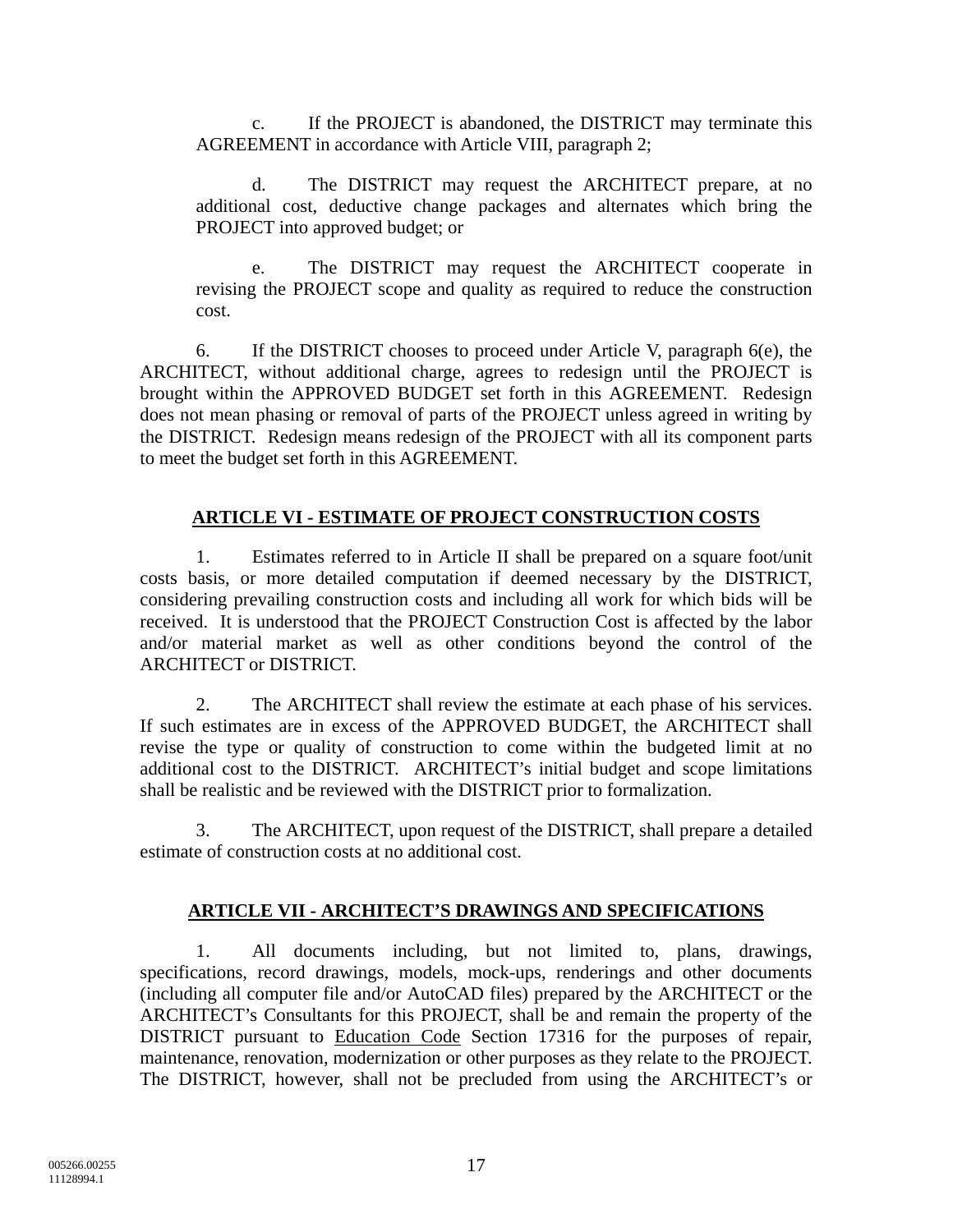ARCHITECT's Consultant's documents enumerated above for the purposes of additions, alignments or other development on the PROJECT site.

*2.* In the event the DISTRICT reuses ARCHITECT's plans, specifications or other documents for a project or projects other than that which is the subject of this AGREEMENT, the DISTRICT agrees to indemnify, defend and hold the ARCHITECT harmless from and against any and all claims, liabilities, suits, demands, losses, costs and expenses, including, but not limited to, reasonable attorney's fees, accruing to or resulting from any and all persons, firms, or any other legal entity, on account of any damage or loss to property or persons, including, but not limited to, death, arising out of such unauthorized use, reuse or modification of the ARCHITECT's drawing, specifications or other documents. Prior to reuse of the ARCHITECT's documents, the DISTRICT agrees to notify the ARCHITECT in writing of such reuse*.*The DISTRICT further agrees to remove the names and seals of the ARCHITECT and the ARCHITECT's Consultants from the title block and signature pages. The DISTRICT, however, may use the ARCHITECT's plans and documents as enumerated in this Article as reference documents for the purposes of additions, alignments or other development on any PROJECT site.

3. ARCHITECT shall prepare and provide final "as-built" or record drawings to the DISTRICT within 60 days after all construction has been completed on the PROJECT and final inspection has been performed. ARCHITECT shall provide reproducible originals to the DISTRICT in a format approved by the DISTRICT.

## **ARTICLE VIII - TERMINATION**

1. This AGREEMENT may be terminated by either party upon fourteen (14) days written notice to the other party in the event of a substantial failure of performance by such other party, including insolvency of ARCHITECT; or if the DISTRICT should decide to abandon or indefinitely postpone the PROJECT.

2. In the event of a termination based upon abandonment or postponement by DISTRICT the DISTRICT shall pay to the ARCHITECT for all services performed and all expenses incurred under this AGREEMENT supported by documentary evidence, including payroll records, and expense reports up until the date of the abandonment or postponement plus any sums due the ARCHITECT for Board approved extra services. In ascertaining the services actually rendered hereunder up to the date of termination of this AGREEMENT, consideration shall be given to both completed work and work in process of completion and to complete and incomplete drawings and other documents whether delivered to the DISTRICT or in the possession of the ARCHITECT. In the event termination is for a substantial failure of performance, all damages and costs associated with the termination, including increased consultant and replacement architect costs shall be deducted from payments to the ARCHITECT.

3. In the event a termination for cause is determined to have been made wrongfully or without cause, then the termination shall be treated as a termination for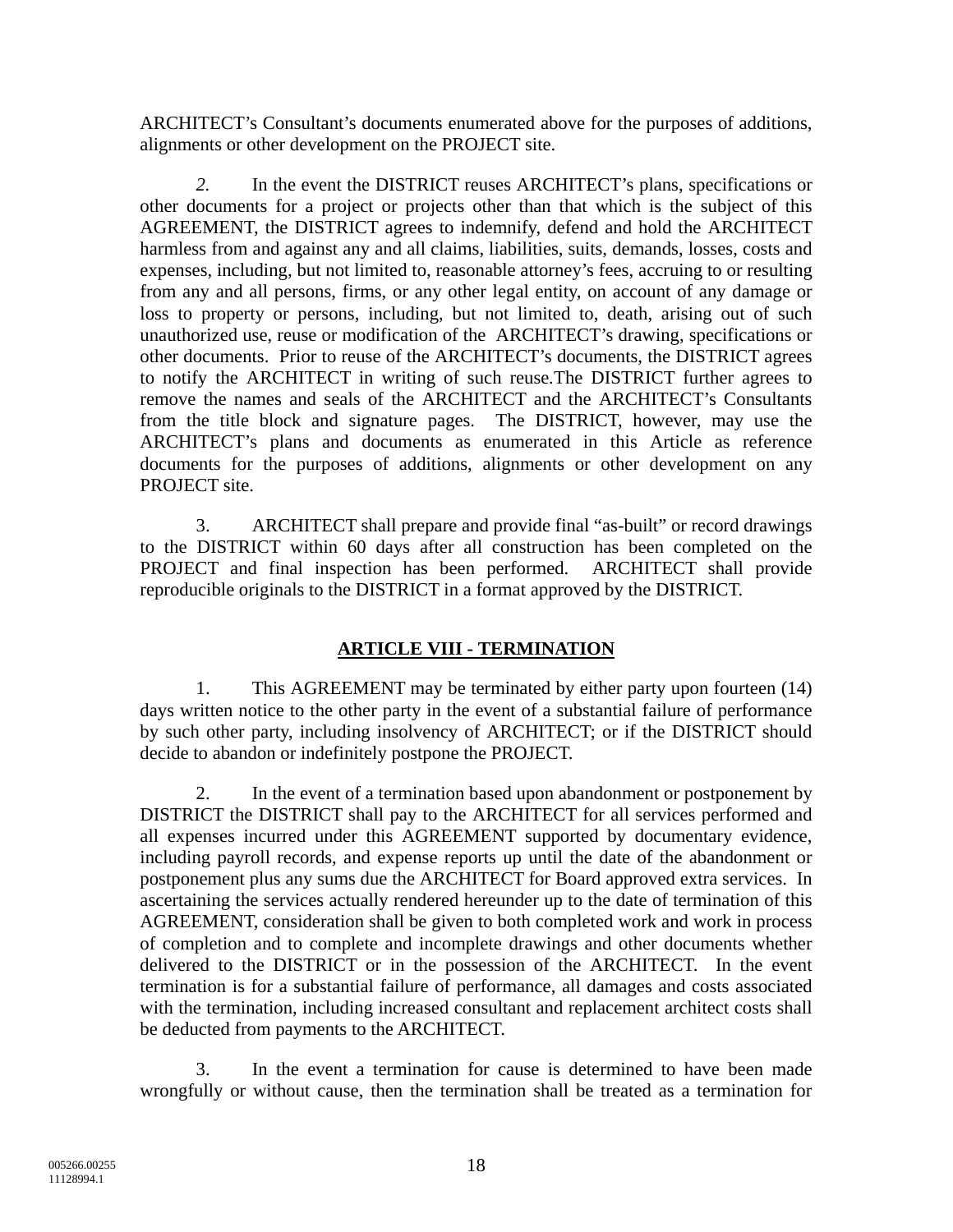convenience in accordance with Article VIII.4 below, and ARCHITECT shall have no greater rights than it would have had if a termination for convenience had been effected in the first instance. No other loss, cost, damage, expense or liability may be claimed, requested or recovered by ARCHITECT.

4. This AGREEMENT may be terminated without cause by DISTRICT upon fourteen (14) days written notice to the ARCHITECT. In the event of a termination without cause, the DISTRICT shall pay to the ARCHITECT for all services performed and all expenses incurred under this AGREEMENT supported by documentary evidence, including payroll records, and expense reports up until the date of notice of termination plus any sums due the ARCHITECT for Board approved extra services. In ascertaining the services actually rendered hereunder up to the date of termination of this AGREEMENT, consideration shall be given to both completed work and work in process of completion and to complete and incomplete drawings and other documents whether delivered to the DISTRICT or in the possession of the ARCHITECT. In addition, ARCHITECT will be reimbursed for reasonable termination costs through the payment of 3% beyond the sum due the ARCHITECT under this paragraph through 50% completion of the ARCHITECT's portion of the PROJECT and if 50% completion is reached, payment of 3% of the unpaid balance of the contract to ARCHITECT as termination cost. This 3% payment is agreed to compensate the ARCHITECT for the unpaid profit ARCHITECT would have made under the PROJECT on the date of termination and is consideration for entry into this termination for convenience clause.

5. In the event of a dispute between the parties as to performance of the work or the interpretation of this AGREEMENT, or payment or nonpayment for work performed or not performed, the parties shall attempt to resolve the dispute. Pending resolution of this dispute, ARCHITECT agrees to continue the work diligently to completion. If the dispute is not resolved, ARCHITECT agrees it will neither rescind the AGREEMENT nor stop the progress of the work, but ARCHITECT's sole remedy shall be to submit such controversy to determination by a court having competent jurisdiction of the dispute, after the PROJECT has been completed, and not before.

LIQUIDATED DAMAGES. As established herein, the DOD Program requires construction to be completed by September 30, 2016 (the "Project Deadline") or the DOD Program funding will be in jeopardy. Thus, DISTRICT shall be damaged in the event ARCHITECT does not provide the services necessary to meet the DOD Deadlines and specifically the Project Deadline. It being impracticable and infeasible to determine the amount of actual damage, it is agreed that the ARCHITECT will pay the DISTRICT the sum of **Five Hundred Dollars (\$500) per calendar day** for each and every day of delay beyond the Project Deadline as liquidated damages and not as a penalty or forfeiture. In the event the same is not paid, the ARCHITECT further agrees that the DISTRICT may deduct such amount thereof from any money due or that may become due the ARCHITECT under the AGREEMENT. This Article shall not be construed as preventing the DISTRICT from the recovery of damages under provisions of the PROJECT documents.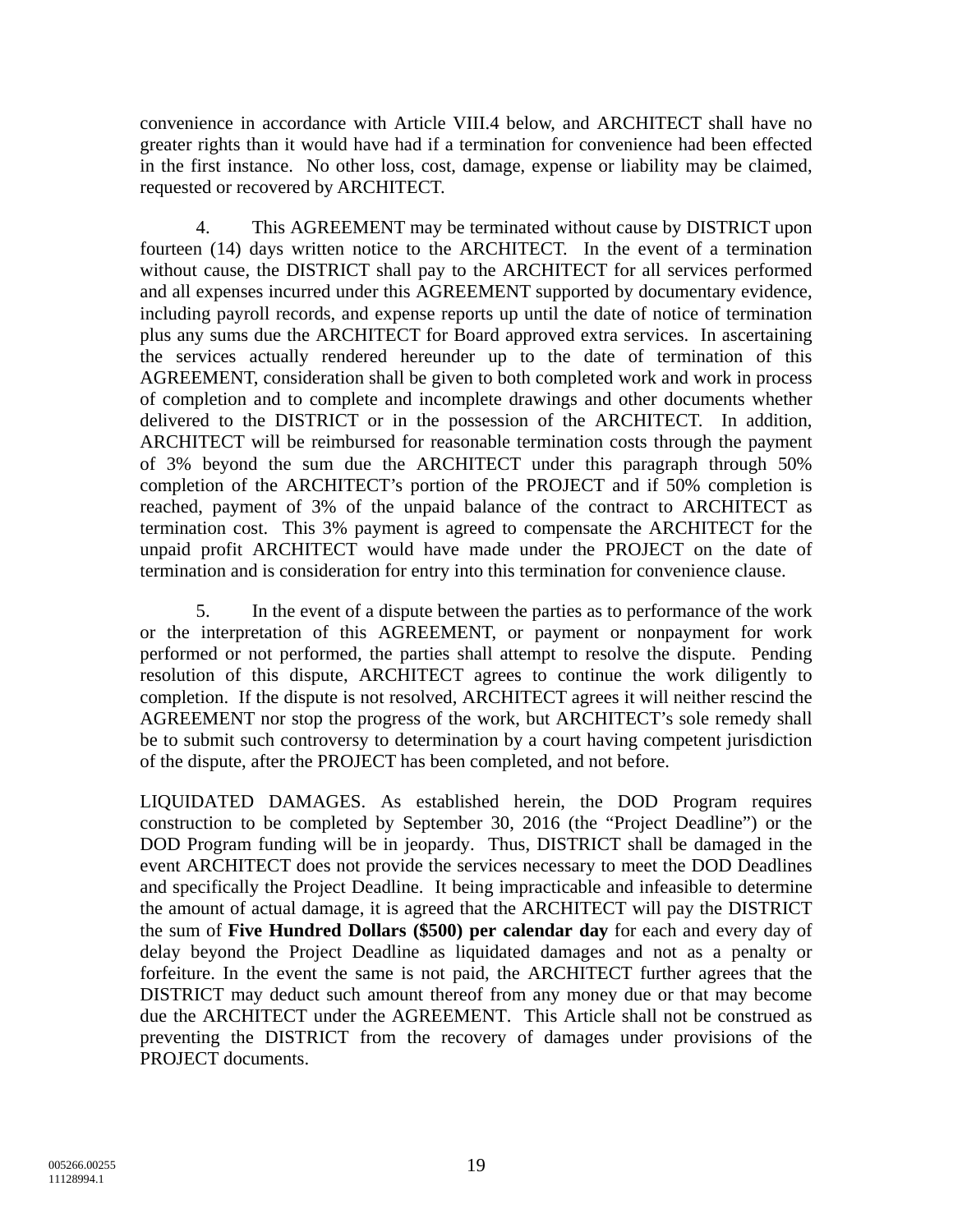#### **ARTICLE IX - ACCOUNTING RECORDS OF THE ARCHITECT**

1. Records of the ARCHITECT's direct personnel and reimbursable expense pertaining to the extra services of this PROJECT and records of accounts between the DISTRICT and Contractor shall be kept on a generally recognized accounting basis and shall be available to the DISTRICT or his authorized representative at mutually convenient times.

### **ARTICLE X - COMPENSATION TO THE ARCHITECT**

1 DISTRICT agrees to pay ARCHITECT for all the services set forth in this AGREEMENT for a total cost not to exceed ONE MILLION NINE HUNDRED TWENTY THOUSAND FIFTY SEVEN DOLLARS (\$1,920,057.00) inclusive of all reimbursable expenses, for all services performed and expenses incurred pursuant to this Agreement ("TOTAL FEE").

1. Payment to the ARCHITECT will be made as set forth before following the successful completion of each phase:

| Schematic Design:                                        | 10% of the TOTAL FEE  |
|----------------------------------------------------------|-----------------------|
| Design Development:                                      | 15% of the TOTAL FEE  |
| <b>Construction Documents:</b>                           | 42\% of the TOTAL FEE |
| D.S.A. Approval:                                         | 5% of the TOTAL FEE   |
| <b>Bidding Phase:</b>                                    | 3% of the TOTAL FEE   |
| <b>Construction Admin:</b>                               | 10% of the TOTAL FEE  |
| Project Close Out RECORDATION<br>OF NOTICE OF COMPLETION | 10% of the TOTAL FEE  |
| Approval by DOD and all federal<br>agencies              | 5% of the TOTAL FEE   |

2. When any portions of the PROJECT are deleted or otherwise not constructed, compensation for those portions of the PROJECT shall be payable to the extent actual services are performed.

3. To the extent that the time initially established for the completion of ARCHITECT's services is exceeded or extended through no fault of the ARCHITECT,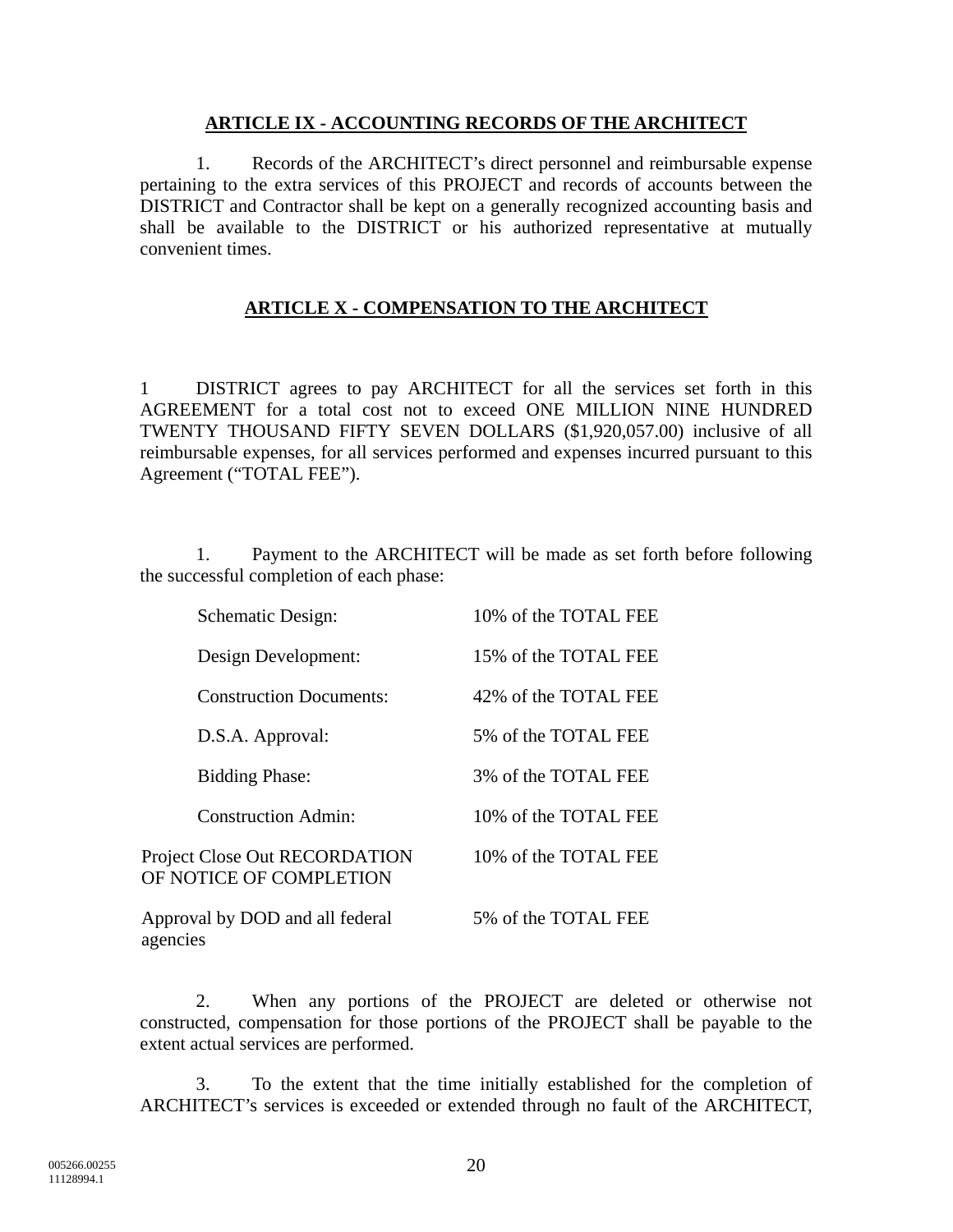compensation for any services rendered during the additional period of time shall be negotiated and subject to prior approval by DISTRICT Board. Assessment and collection of liquidated damages from the Contractor is a condition precedent to payment for extra services arising from Contractor caused delays.

4. Expenses incurred by the ARCHITECT and ARCHITECT's employees and consultants in the interest of the PROJECT shall have prior DISTRICT written approval before they are incurred and records of such expenses shall be provided to DISTRICT for the DISTRICT's review.

# **ARTICLE XI - REIMBURSABLE EXPENSES**

1. The not-to-exceed amount set forth in Article X is reimbursement for all costs, anticipated or otherwise, incurred by ARCHITECT for the PROJECT, including reimbursable expenses. ARCHITECT shall not be entitled to additional compensation beyond the not-to-exceed amount unless there are unusual and unanticipated circumstances and only when approved in writing by DISTRICT, in advance of such services being provided.

# **ARTICLE XII - EMPLOYEES AND CONSULTANTS**

1. The ARCHITECT as part of its basic professional services shall furnish at his expense the services of landscape architects, structural, mechanical, and electrical, traffic, and civil engineers. ARCHITECT shall submit a list of any consultant or third party hired by ARCHITECT to provide any services on the PROJECT ("Third Party Contractor"). The DISTRICT, at its sole discretion, may reject any Third Party Contractor offered by ARCHITECT. ARCHITECT is solely responsible for ensuring any Third Party Contractor hired by ARCHITECT for the PROJECT complies with all applicable regulations including all regulations discussed within this AGREEMENT. The DISTRICT shall not be responsible for any payment to any Third Party and, in no event, shall the costs for ARCHITECT's services or the PROJECT in general, rise as a result of the Third Party Contractor hired by ARCHITECT.

2. The ARCHITECT shall submit, for written approval by the DISTRICT, the names of the consultant firms proposed for the PROJECT. Nothing in this AGREEMENT shall create any contractual relation between the DISTRICT and any Consultants employed by the ARCHITECTS under the terms of this AGREEMENT.

3. ARCHITECT's consultants shall be licensed to practice in California and have relevant experience with California school design and construction during the last five years. If any employee or consultant of the ARCHITECT is not acceptable to the DISTRICT then that individual shall be replaced with an acceptable competent person at the DISTRICT's request.

4. The construction administrator or field representative assigned to this PROJECT by ARCHITECT shall be licensed as a California Architect and able to make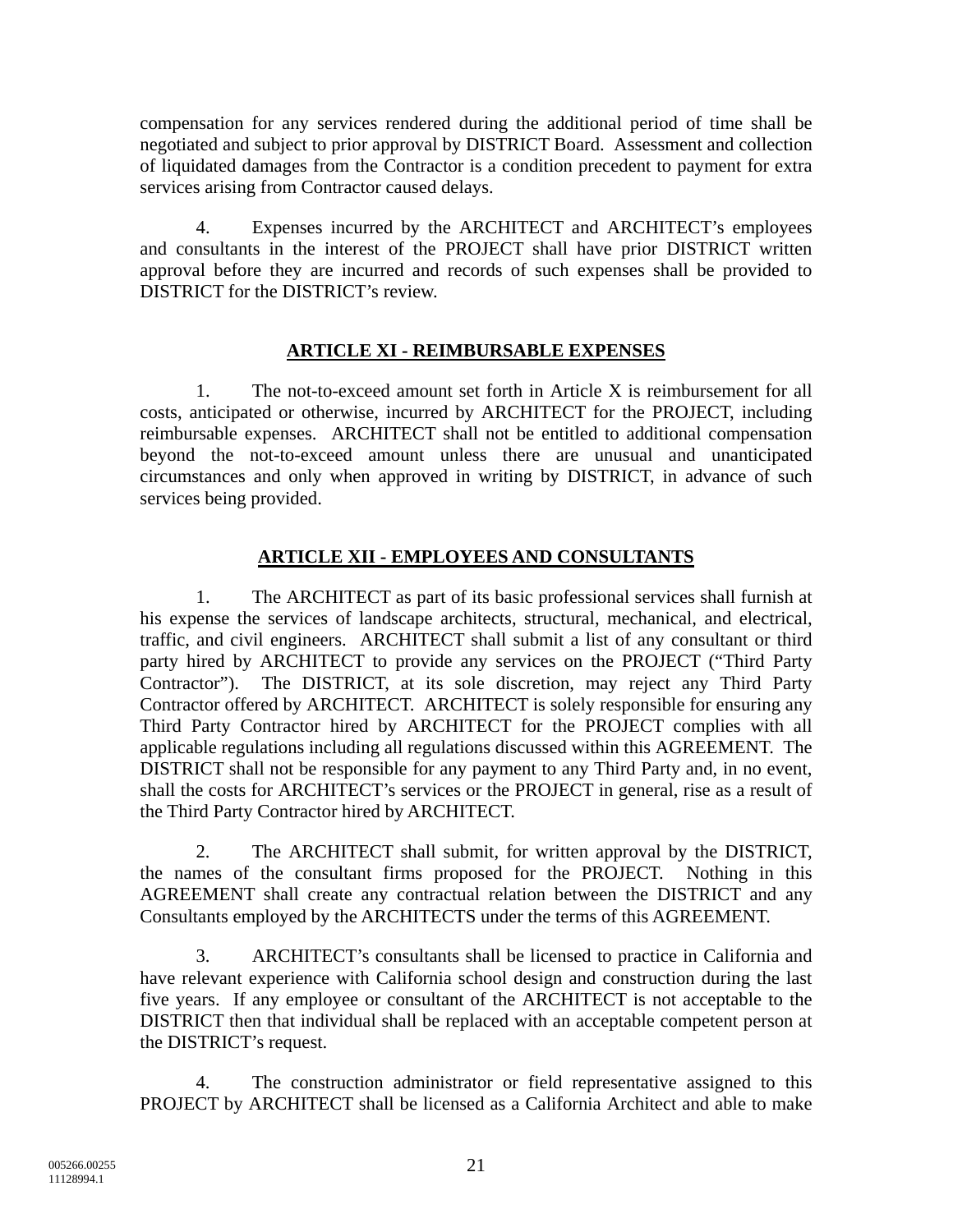critical PROJECT decisions in a timely manner and shall be readily available and provide by phone, facsimile and through correspondence, design direction and decisions when the construction administrator is not at the site.

### **ARTICLE XIII - MISCELLANEOUS**

1. The ARCHITECT shall make a written record of all meetings, conferences, discussions and decisions made between or among the DISTRICT, ARCHITECT and Contractor during all phases of the PROJECT and concerning any material condition in the requirements, scope, performance and/or sequence of the work. The ARCHITECT shall provide a copy of such record to the DISTRICT.

2. To the fullest extent permitted by law, ARCHITECT agrees to indemnify, defend and hold DISTRICT entirely harmless from all liability arising out of:

a. Workers' Compensation. Any and all claims under Workers' Compensation acts and other employee benefit acts with respect to ARCHITECT's employees or ARCHITECT's subcontractor's employees arising out of ARCHITECT's work under this AGREEMENT; and

b. General Liability. If arising out of, pertaining to, or relating to the negligence, recklessness, or willful misconduct of the ARCHITECT, the ARCHITECT shall indemnify and hold the DISTRICT harmless from any liability for damages for (1) death or bodily injury to person; (2) injury to, loss or theft of property; (3) any failure or alleged failure to comply with any provision of law or (4) any other loss, damage or expense arising under either (1), (2), or (3) above, sustained by the ARCHITECT or the DISTRICT, or any person, firm or corporation employed by the ARCHITECT or the DISTRICT upon or in connection with the PROJECT, except for liability resulting from the sole or active negligence, or willful misconduct of the DISTRICT, its officers, employees, agents or independent Architects who are directly employed by the DISTRICT. The ARCHITECT, at its own expense, cost, and risk, shall defend any and all claims, actions, suits, or other proceedings that may be brought or instituted against the DISTRICT (other than professional negligence covered by section c below), its officers, agents or employees that arise out of, pertain to, or relate to the negligence, recklessness, or willful misconduct of the ARCHITECT, and shall pay or satisfy any judgment that may be rendered against the DISTRICT, its officers, agents or employees in any action, suit or other proceedings as a result thereof; and

c. Professional Liability. If arising out of, pertaining to, or relating to the negligence, recklessness, or willful misconduct of the ARCHITECT, the ARCHITECT shall indemnify and hold the DISTRICT harmless from any loss, injury to, death of persons or damage to property caused by any act, neglect, default or omission of the ARCHITECT, or any person, firm or corporation employed by the ARCHITECT, either directly or by independent contract,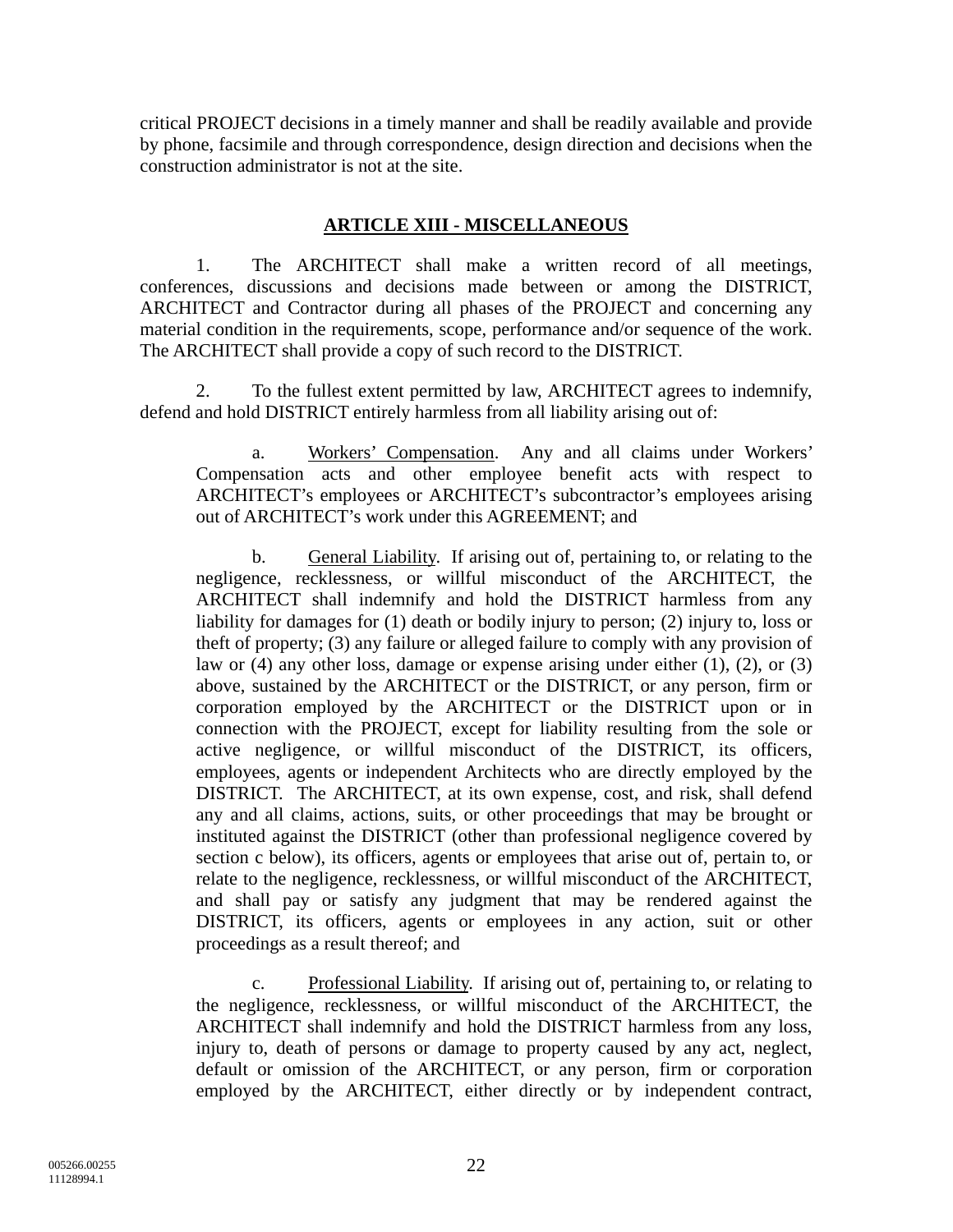including all damages due to loss or theft, sustained by any person, firm or corporation including the DISTRICT, arising out of, or in any way connected with the PROJECT, including injury or damage either on or off DISTRICT property; but not for any loss, injury, death or damages caused by sole or active negligence, or willful misconduct of the DISTRICT. With regard to the ARCHITECT's obligation to indemnify for acts of professional negligence, such obligation does not include the obligation to provide defense counsel or to pay for the defense of actions or proceedings brought against the DISTRICT, but rather to reimburse the DISTRICT for attorney's fees and costs incurred by the DISTRICT in defending such actions or proceedings brought against the DISTRICT that arise out of, pertain to, or relate to the negligence, recklessness, or willful misconduct of the ARCHITECT.

3. ARCHITECT shall purchase and maintain policies of insurance with an insurer or insurers, qualified to do business in the State of California and acceptable to DISTRICT which will protect ARCHITECT and DISTRICT from claims which may arise out of or result from ARCHITECT's actions or inactions relating to the AGREEMENT, whether such actions or inactions be by themselves or by any subcontractor or by anyone directly or indirectly employed by any of them, or by anyone for whose acts any of them may be liable. The aforementioned insurance shall include coverage for:

a. The ARCHITECT shall carry Workers' Compensation and Employers Liability Insurance in accordance with the laws of the State of California. However, such amount shall not be less than ONE MILLION DOLLARS (\$1,000,000).

b. Commercial general and auto liability insurance with limits of not less than ONE MILLION DOLLARS (\$1,000,000) combined single limit, bodily injury and property damage liability per occurrence, including:

- 1. Owned, non-owned and hired vehicles;
- 2. Blanket contractual;
- 3. Broad form property damage;
- 4. Products/completed operations; and
- 5. Personal injury.

c. Professional liability insurance, including contractual liability, with limits of \$1,000,000, per claim. Such insurance shall be maintained during the term of this AGREEMENT and renewed for a period of at least five (5) years thereafter and/or at rates consistent with the time of execution of this AGREEMENT adjusted for inflation. In the event that ARCHITECT subcontracts any portion of ARCHITECT's duties, ARCHITECT shall require any such subcontractor to purchase and maintain insurance coverage as provided in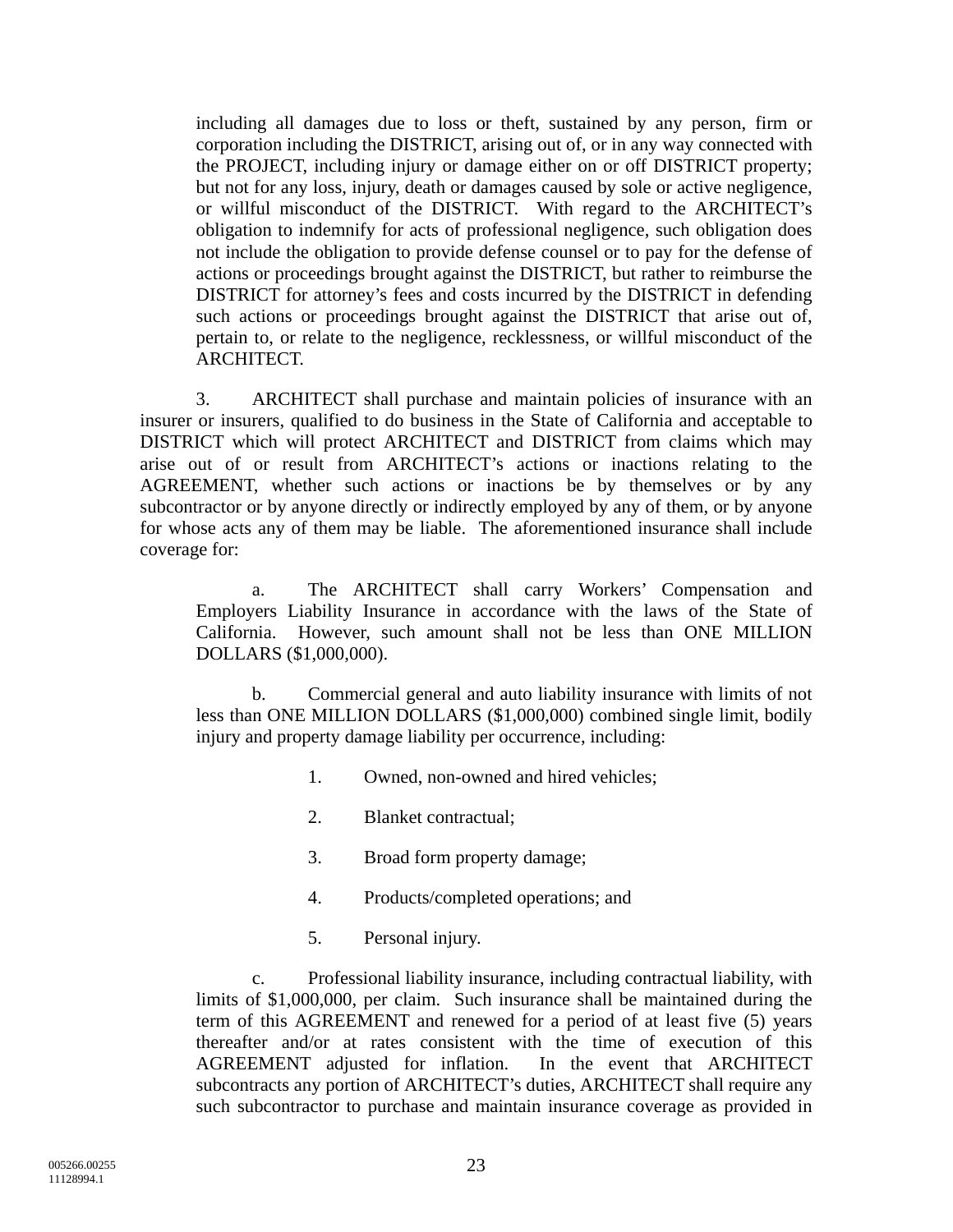this subparagraph. Failure to maintain professional liability insurance is a material breach of this AGREEMENT and grounds for immediate termination.

d. Valuable Documents/Papers Insurance. The ARCHITECT shall carry adequate insurance on all drawings and specifications as may be required to protect the DISTRICT in the amount of its full equity in those drawings and specifications, and shall file with the DISTRICT a certificate of that insurance. The cost of that insurance shall be paid by the ARCHITECT, and the DISTRICT shall be named as an additional insured.

e. Each policy of insurance required in b. above shall name DISTRICT and its officers, agents and employees as additional insureds; shall state that, with respect to the operations of ARCHITECT hereunder, such policy is primary and any insurance carried by DISTRICT is excess and non-contributory with such primary insurance; written notice shall be given to DISTRICT prior to cancellation; and, shall waive all rights of subrogation. ARCHITECT shall notify DISTRICT in the event of material change in, or failure to renew, each policy. Prior to commencing work, ARCHITECT shall deliver to DISTRICT certificates of insurance as evidence of compliance with the requirements herein. In the event ARCHITECT fails to secure or maintain any policy of insurance required hereby, DISTRICT may, at its sole discretion, secure such policy of insurance in the name of and for the account of ARCHITECT, and in such event ARCHITECT shall reimburse DISTRICT upon demand for the cost thereof.

f. In the event that ARCHITECT subcontracts any portion of ARCHITECT's duties, ARCHITECT shall require any such subcontractor to purchase and maintain insurance coverage for the types of insurance referenced in Article XIII  $3(a)(b)(c)(d)$ , in amounts which are appropriate with respect to that subcontractor's part of work which shall in no event be less than \$500,000 per occurrence.

g. Failure to maintain professional liability insurance is a material breach of this AGREEMENT and grounds for immediate termination.

4. ARCHITECT, in the performance of this AGREEMENT, shall be and act as an independent contractor. ARCHITECT understands and agrees that ARCHITECT and all of ARCHITECT's employees shall not be considered officers, employees or agents of the DISTRICT, and are not entitled to benefits of any kind or nature normally provided employees of the DISTRICT and/or to which DISTRICT's employees are normally entitled, including, but not limited to, State Unemployment Compensation or Worker's Compensation. ARCHITECT assumes the full responsibility for the acts and/or omissions of ARCHITECT's employees or agents as they relate to the services to be provided under this AGREEMENT. ARCHITECT shall assume full responsibility for payment of all federal, state and local taxes or contributions, including unemployment insurance, social security and income taxes for the respective ARCHITECT's employees.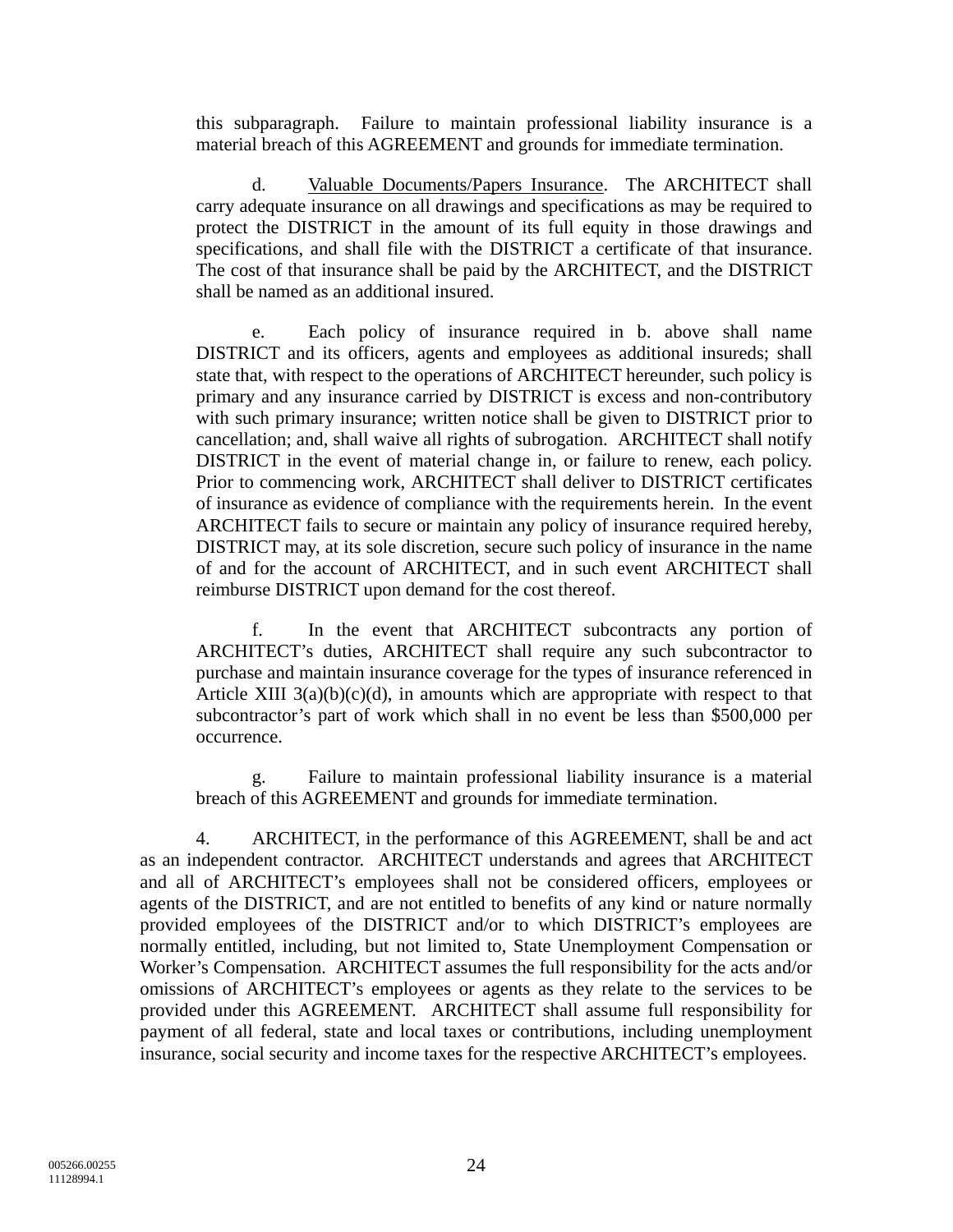5. ARCHITECT shall comply with the requirements of Education Code Section 45125.1 with respect to fingerprinting of employees who may have contact with students within the DISTRICT. The ARCHITECT shall also ensure that its consultants on the PROJECT also comply with the requirements of Section 45125.1.

6. Nothing contained in this AGREEMENT shall create a contractual relationship with or a cause of action in favor of any third party against either the DISTRICT or ARCHITECT.

7. The DISTRICT and ARCHITECT, respectively, bind themselves, their partners, officers, successors, assigns and legal representatives to the other party to this AGREEMENT with respect to the terms of this AGREEMENT. ARCHITECT shall not assign this AGREEMENT.

8. This AGREEMENT shall be governed by the laws of the State of California.

9. This AGREEMENT represents the entire AGREEMENT between the DISTRICT and ARCHITECT and supersedes all prior negotiations, representations or agreements, either written or oral. This AGREEMENT may be amended or modified only by an agreement in writing signed by both the DISTRICT and the ARCHITECT.

The parties, through their authorized representatives, have executed this AGREEMENT as of the day and year first written above.

ARCHITECT: DISTRICT:

Westberg + White Sierra Sands Unified School District

By: By:

APPROVED AS TO FORM:

Atkinson, Andelson, Loya, Ruud & Romo

Stephen M. McLoughlin, Esq. Attorneys for Sierra Sands Unified School District

\_\_\_\_\_\_\_\_\_\_\_\_\_\_\_\_\_\_\_\_\_\_\_\_\_\_\_\_\_\_\_\_\_\_\_\_\_\_\_\_\_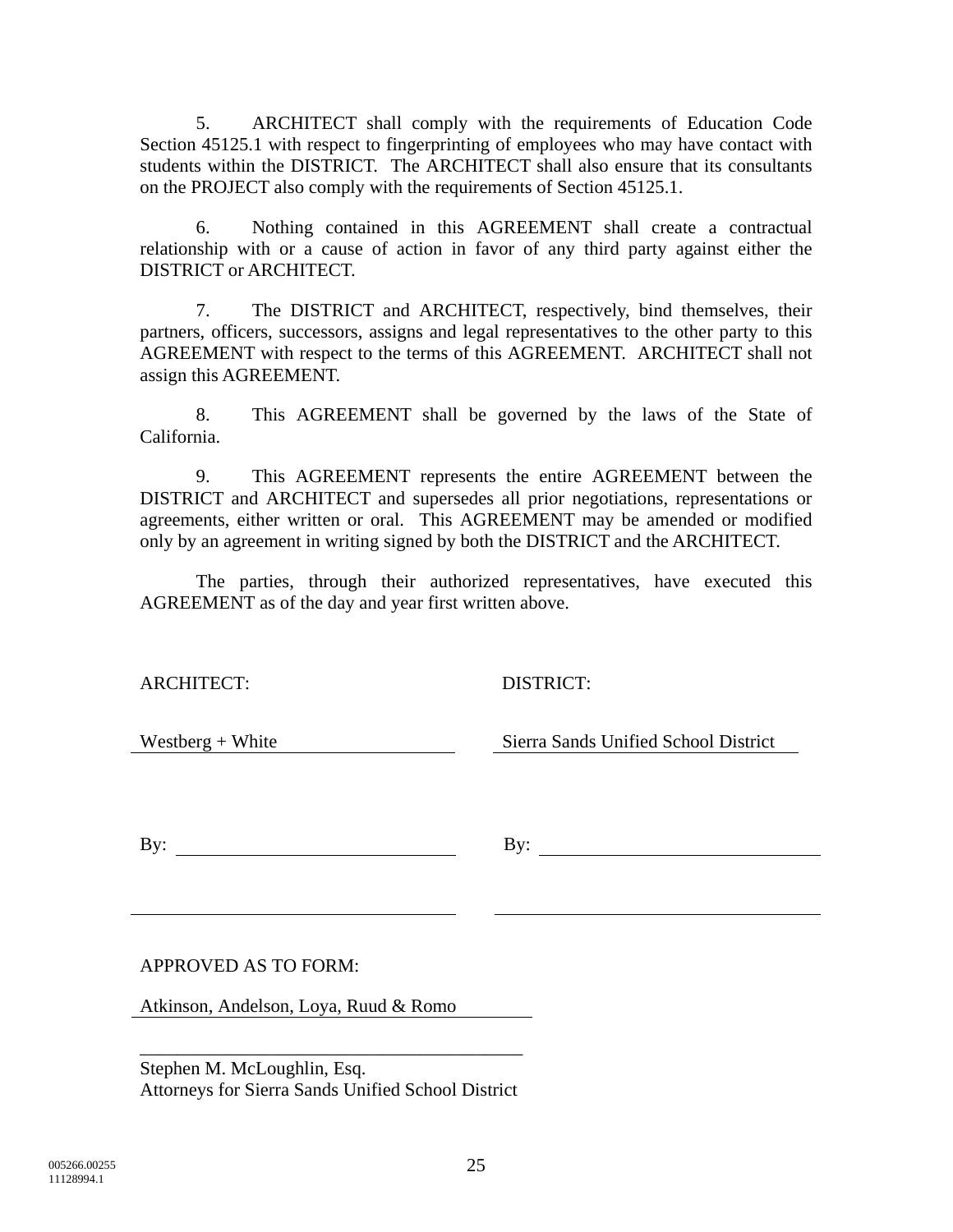# **EXHIBIT "A"**

# GRANT AGREEMENT BETWEEN DISTRICT AND DEPARTMENT OF DEFENSE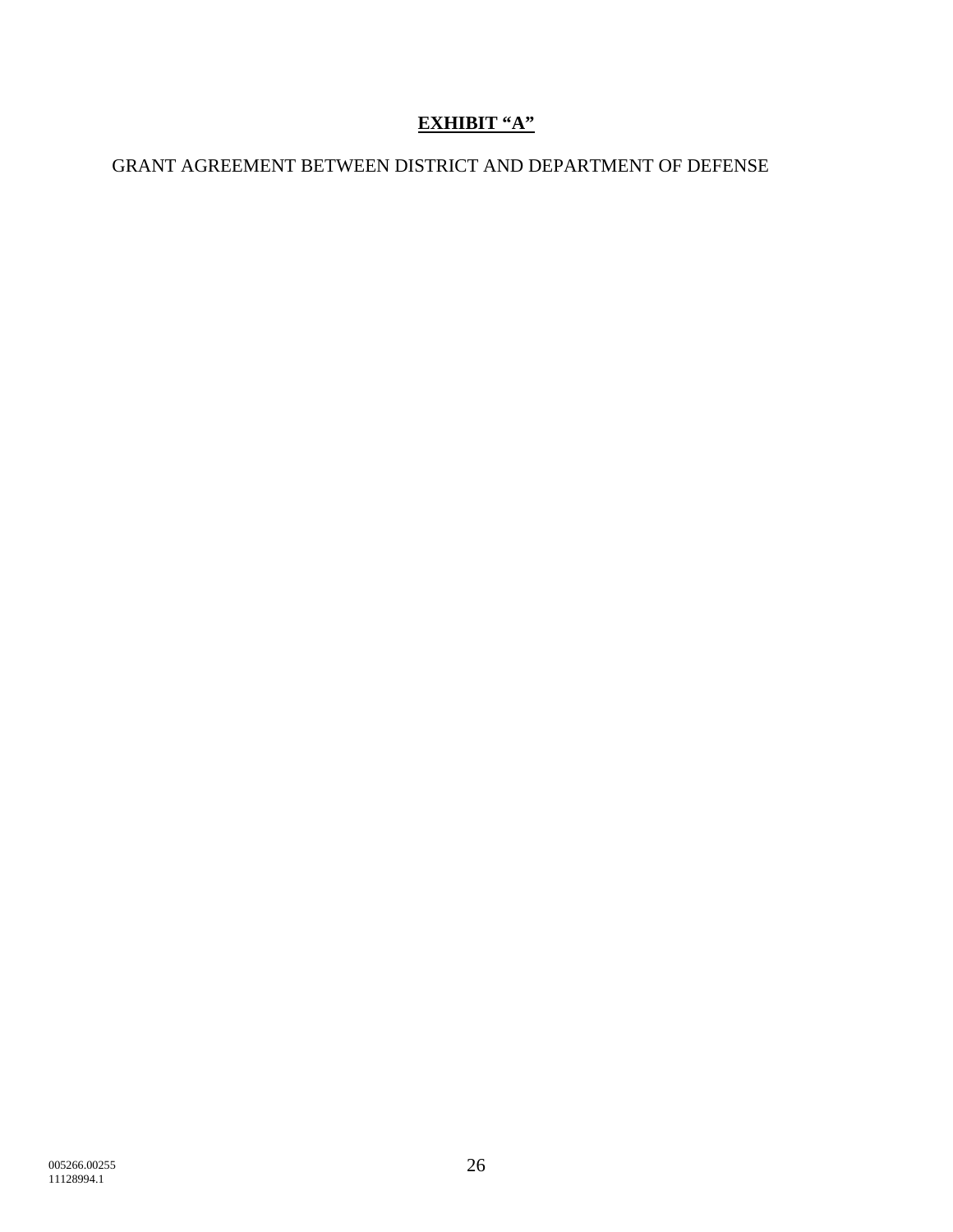### **EXHIBIT "B"**

The Federal Checklist for Architectural Services provided for the PROJECT as established by the DOD Program

### **In accordance with the requirements of the DOD Program, ARCHITECT shall comply with the following requirements throughout the course of the PROJECT.**

1. Design the PROJECT in accordance with the intent of the Grant Agreement;

2. Redesign the PROJECT in the event the preliminary cost estimate, the final cost estimate, or the lowest responsive bid less deductive alternatives, exceeds the funds available to the DISTRICT;

3. Design any sewage treatment or other sewage facility so that a certificate of adequacy of treatment can be obtained;

4. Include in all contracts and subcontracts a provision which requires compliance with all applicable standards, orders, or requirements issued under the Clean Air Act (42 U.S.C. 7401 et seq.) and the Federal Water Pollution Control Act (33 USC 1251 et, seq., as amended);

5. Provide, in writing, a specific timetable for the following activities that meet the DOD Deadlines:

- A. Completing preliminary plans and associated cost estimates;
- B. Completing final plans, specifications, and cost estimates;
- C. Securing required State and local approvals; and
- D. Completing proposed contract documents in a form sufficient for soliciting bids for construction of the PROJECT

6. Provide surveillance of PROJECT construction to assure compliance with plans, specifications, and all other contract documents.

7. Supervise any required subsurface explorations such as borings, soil tests, and the like, to determine amounts of rock excavation or foundation conditions, no matter whether they are performed by the ARCHITECT or by others paid by the DISTRICT.

8. Attend bid openings, prepare and submit tabulations of bids, and make recommendation as to contract award.

9. Review proof of bidder's qualifications and recommend approval or disapproval.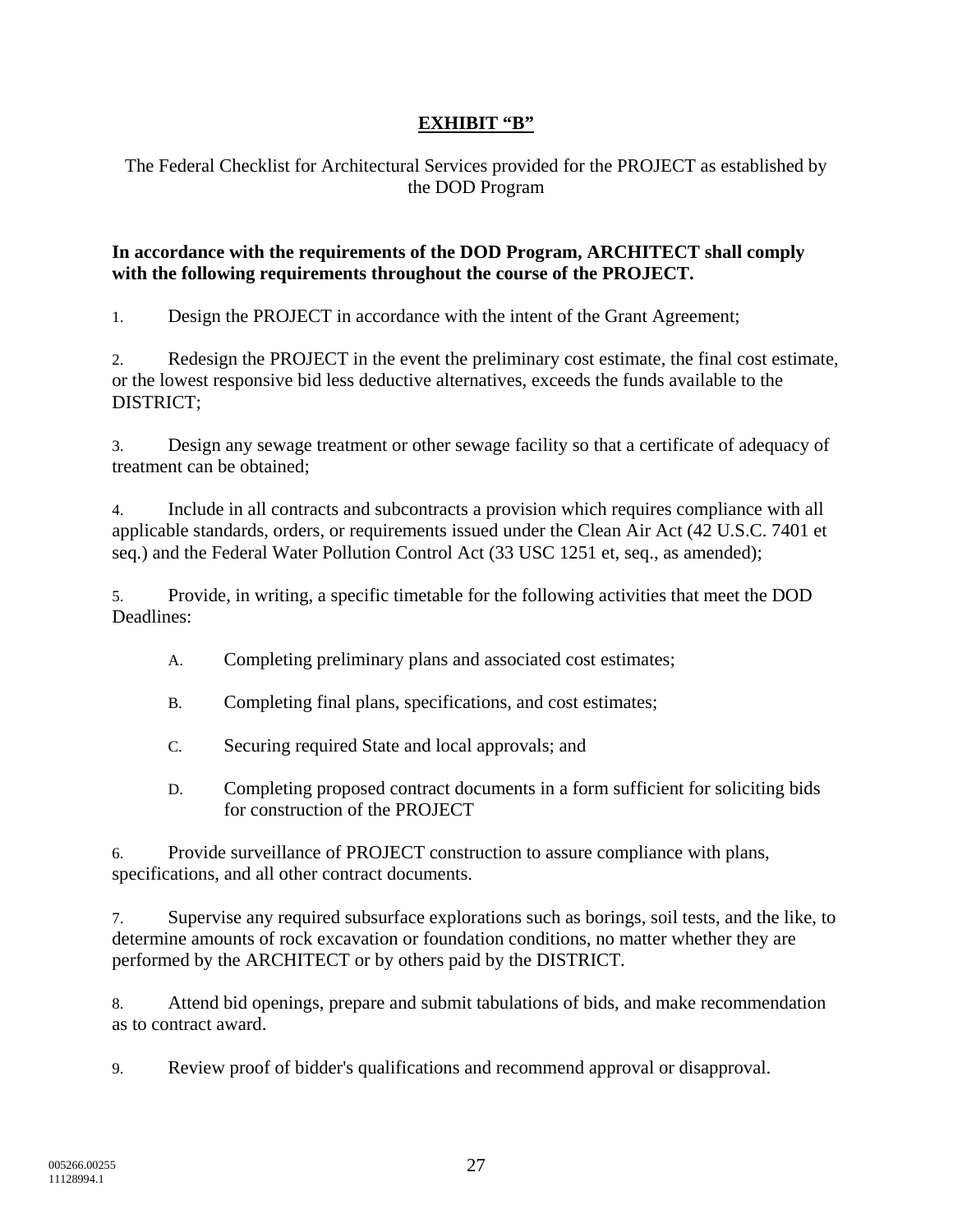10. Prepare and submit proposed contract change orders when applicable. There shall be no charge to the DISTRICT when the change order is required to correct errors or omissions by the ARCHITECT.

11. Review and approve the contractor's schedule of amounts for contract payment.

12. Certify partial payments to contractors.

13. Prepare "as-built" or record drawings after completion of the PROJECT. Reproducible originals will be furnished to the grantee within 60 days after all construction has been completed and the final inspection has been performed.

14. Review and approve the contractor's submission of samples and shop drawings where applicable.

15. Comply with all Federal statutes relating to non-discrimination. These include but are not limited to:

A. Title VI of the Civil Rights Act of 1964 (P.L. 88-352) which prohibits discrimination in the basis of race, color, or national origin;

B. Section 112 of P.L. 92-45 and Title IX of the Education Amendments of 1972, as amended (20 U.S.C. 1681-1683, and 1685-1686) which prohibits discrimination on the basis of sex;

C. Section 504 of the Rehabilitation Act of 1973, as amended (29 U.S.C. 794) which prohibits discrimination on the basis of handicaps;

D. The Age Discrimination Act of 1975, as amended (42 U.S.C. 6101-6107) which prohibits discrimination because of age;

E. The Drug Abuse Office and Treatment Act of 1972 (P.L. 93-255), as amended, relating to non-discrimination on the basis of drug abuse;

F. The Comprehensive Alcohol Abuse and Alcoholism Prevention, Treatment and Rehabilitation Act of 1970 (P.L. 91-616), as amended, relating to non-discrimination on the basis of alcohol abuse or alcoholism;

I. Sections 523 and 527 of the Public Health Service Act of 1912 (42 U.S.C. 290 dd-3 and 290ee-3), as amended, relating to confidentiality of alcohol and drug abuse patient records;

J. Title VIII of the Civil Rights Act of 1968 (42 U.S.C 3601 et. Seq,), as amended, relating to non-discrimination in the sale, rental, or financing of housing.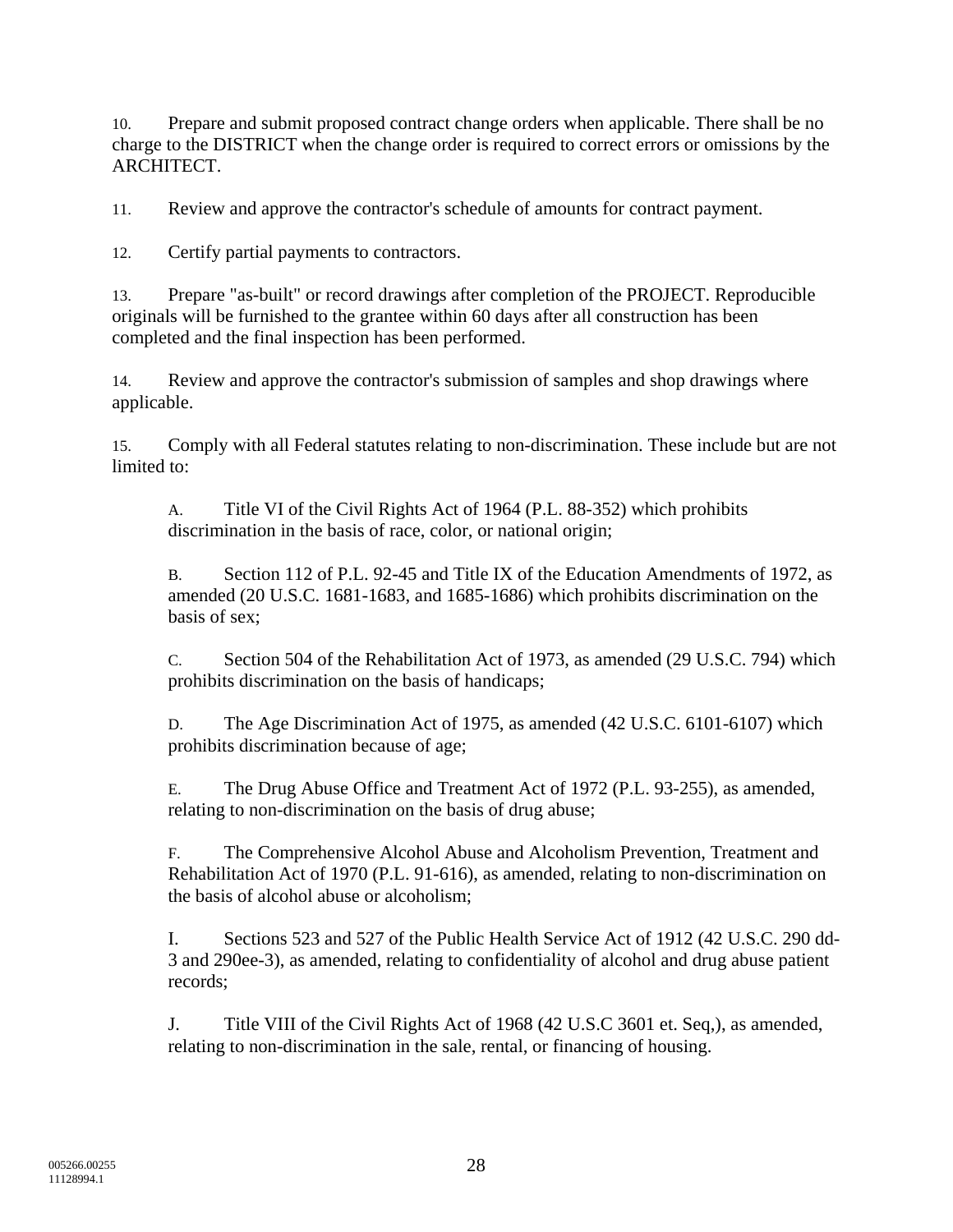K. Any other non-discrimination provisions in the specific statutes under which the application for Federal assistance is being made; and

L. The requirements of any other non-discrimination statute(s) which may apply.

16. Consider the establishment of compensation for any cost savings that may be realized through multiple use of the same design.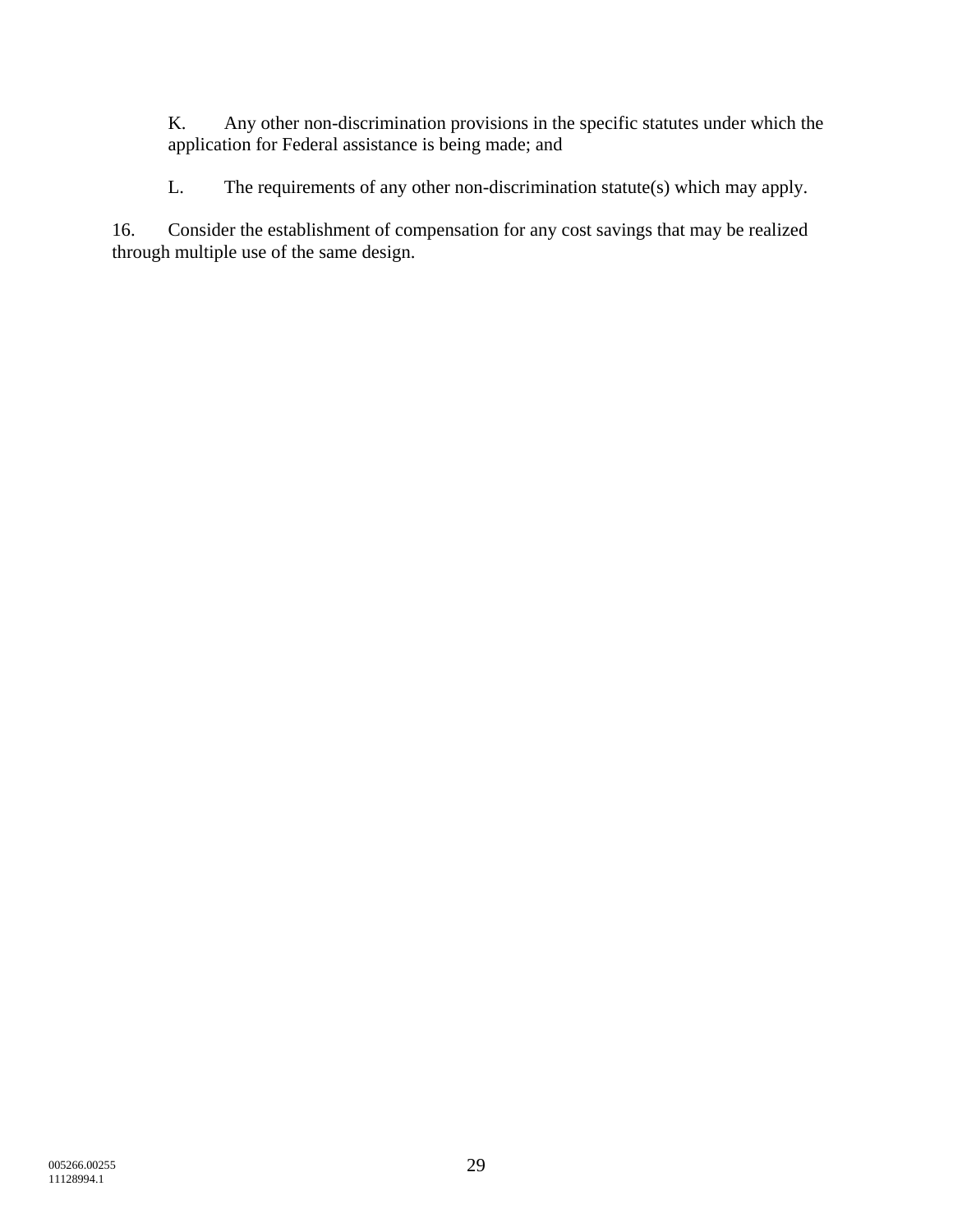#### EXHIBIT C

#### Bi-Monthly Meeting Checklist

Pursuant to Article II, Section 7 of the Agreement, the ARCHITECT and the DISTRICT shall meet on a bi-monthly basis to discuss the progress of the PROJECT. During these bi-monthly meetings, the Parties shall discuss each of the listed items below (the "Items"). The topics to be discussed at the bi-monthly meetings are expressly not limited to the Items as the DISTRICT may bring up any issue, question, or point of clarification as it deems necessary. The Parties shall initial each Item if the Party believes the Item was adequately addressed at the meeting. If any issue relating to any Item is not discussed, or if an issue is unresolved after the Parties' discussion, either Party may refrain from initialing the Item at which time, the Parties shall immediately schedule a separate meeting to discuss the Item in more detail. If an additional meeting is required, the DISTRICT may require any member of the ARCHITECT's team to attend the meeting to address the remaining issues.

Date of Meeting: \_\_\_\_\_\_\_\_\_\_\_\_\_\_\_\_\_\_\_\_\_\_

| Item           | <b>Issue Description</b>     | <b>DISTRICT</b> initial | <b>ARCHITECT</b> initial |
|----------------|------------------------------|-------------------------|--------------------------|
| 1              | Review of the Project's      |                         |                          |
|                | Plans                        |                         |                          |
| $\overline{2}$ | Review of the Project's      |                         |                          |
|                | Specifications               |                         |                          |
| 3              | Review of Architect's        |                         |                          |
|                | plan for the next month      |                         |                          |
| $\overline{4}$ | Review of potential          |                         |                          |
|                | alternatives                 |                         |                          |
| 5              | Review of Project's          |                         |                          |
|                | <b>Budget</b>                |                         |                          |
| 6              | Review of Project            |                         |                          |
|                | schedule                     |                         |                          |
| $\overline{7}$ | <b>Review of District</b>    |                         |                          |
|                | concerns regarding the       |                         |                          |
|                | issues that may develop      |                         |                          |
|                | as a result of the Project's |                         |                          |
|                | surrounding environment      |                         |                          |
| 8              | Review of any issues that    |                         |                          |
|                | the Architect believes       |                         |                          |
|                | may delay or disrupt the     |                         |                          |
|                | Project                      |                         |                          |
| 9              | Discussion of Project's      |                         |                          |
|                | environmentally friendly     |                         |                          |
|                | features                     |                         |                          |
| 10             | Discussion of Project's      |                         |                          |
|                | and energy efficiency        |                         |                          |
|                | considerations               |                         |                          |